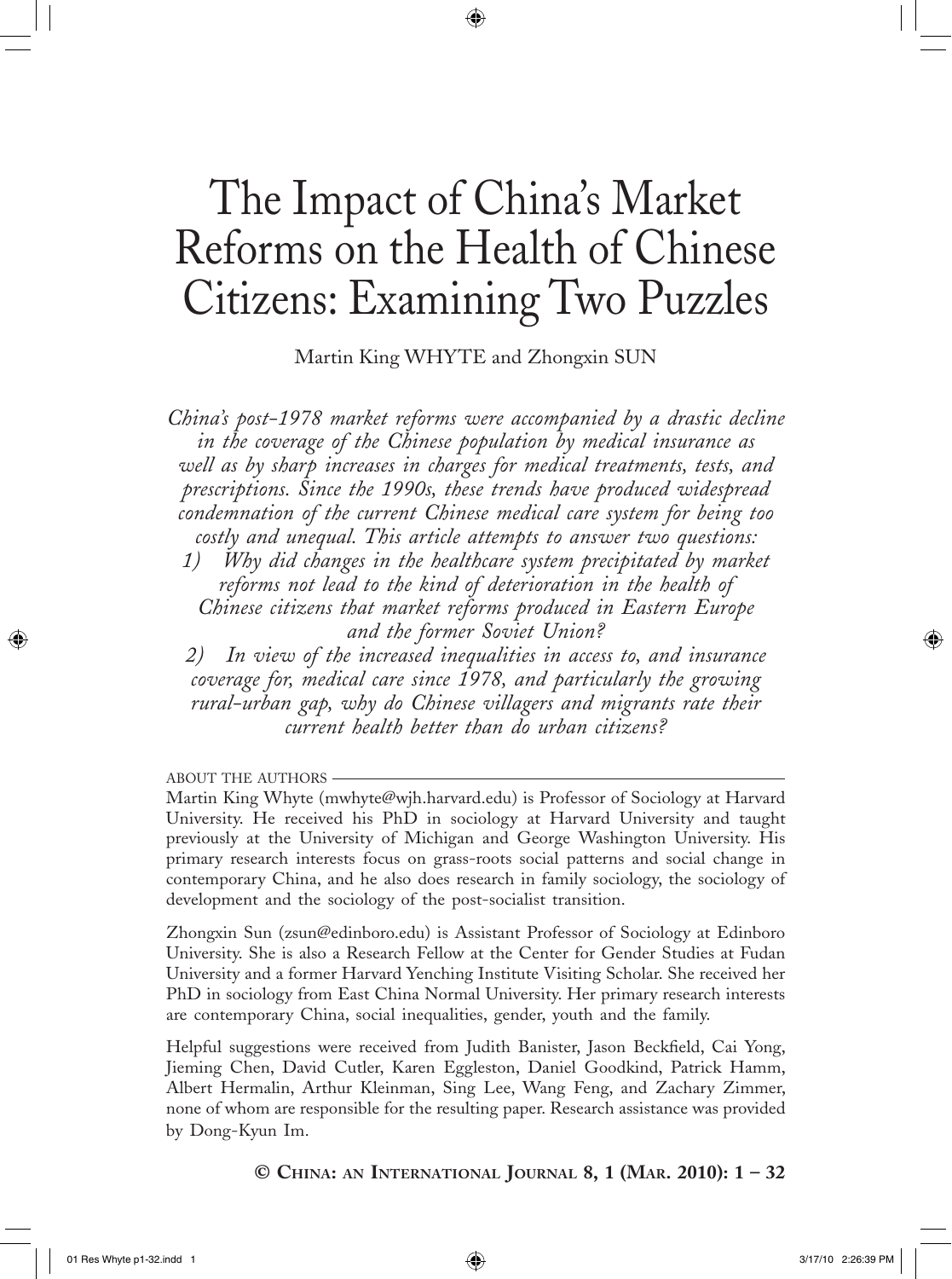During its socialist period (roughly from 1955 to 1978), China earned widespread praise for developing basic health insurance and medical care institutions at relatively low cost that made healthcare available to virtually the entire population. China made substantial progress against major infectious diseases and realised large improvements in life expectancy. The primary causes of mortality began to resemble those of a developed rather than a developing society.1

◈

China launched a programme of gradual but eventually fundamental market reforms in 1978, more than a decade before market reforms were initiated in the former Soviet Union and its satellites. As in Eastern Europe, market reforms undermined the healthcare institutions that had been established under socialism, thus threatening the progress that had been made in citizen health. Within a few years, China went from having more than 90 per cent of the population covered by medical insurance to having a majority (in the countryside, about 90 per cent) uncovered and having to pay for medical care themselves.2 Market reforms also produced escalating costs and fees for medical treatments, tests and prescriptions as doctors and hospitals scrambled to cover their costs and generate profits, thus making it harder for

 $\bigcirc$ 

<sup>1</sup> For example, the infant mortality rate fell from 200 to 34 per 1,000 live births and life expectancy increased from about 35 to 68 years from 1955 to 1982 even while China spent only about three per cent of GDP on healthcare. William Hsiao, "Transformation of Health Care in China", *New England Journal of Medicine* 310 (1984): 932–6. For the changed mortality pattern in the Mao era, see Judith Banister and Samuel Preston, "Mortality in China", *Population and Development Review* 7 (1981): 98–110. A more recent analysis indicates that Chinese government reports at the time exaggerated the life expectancy gains during the Mao era. The adjusted estimate for the late-Mao era is 60 rather than 68 years — still impressive, but not as much as previously assumed. See Judith Banister and Kenneth Hill, "Mortality in China 1964–2000", *Population Studies* 58 (2004): 55–75. Mao's socialism also produced a mortality spike in 1959–61 which these estimates miss, with more than 30 million excess deaths occurring as a result of the failed Great Leap Forward campaign. See Dali Yang, *Calamity and Reform in China* (Stanford, CA: Stanford University Press, 1996).

<sup>2</sup> Winnie Yip and William Hsiao, "The Chinese Health System at the Crossroads", *Health Affairs* 27 (2008): 461. See also the 2004 figures for medical insurance coverage in Table 1 of this article.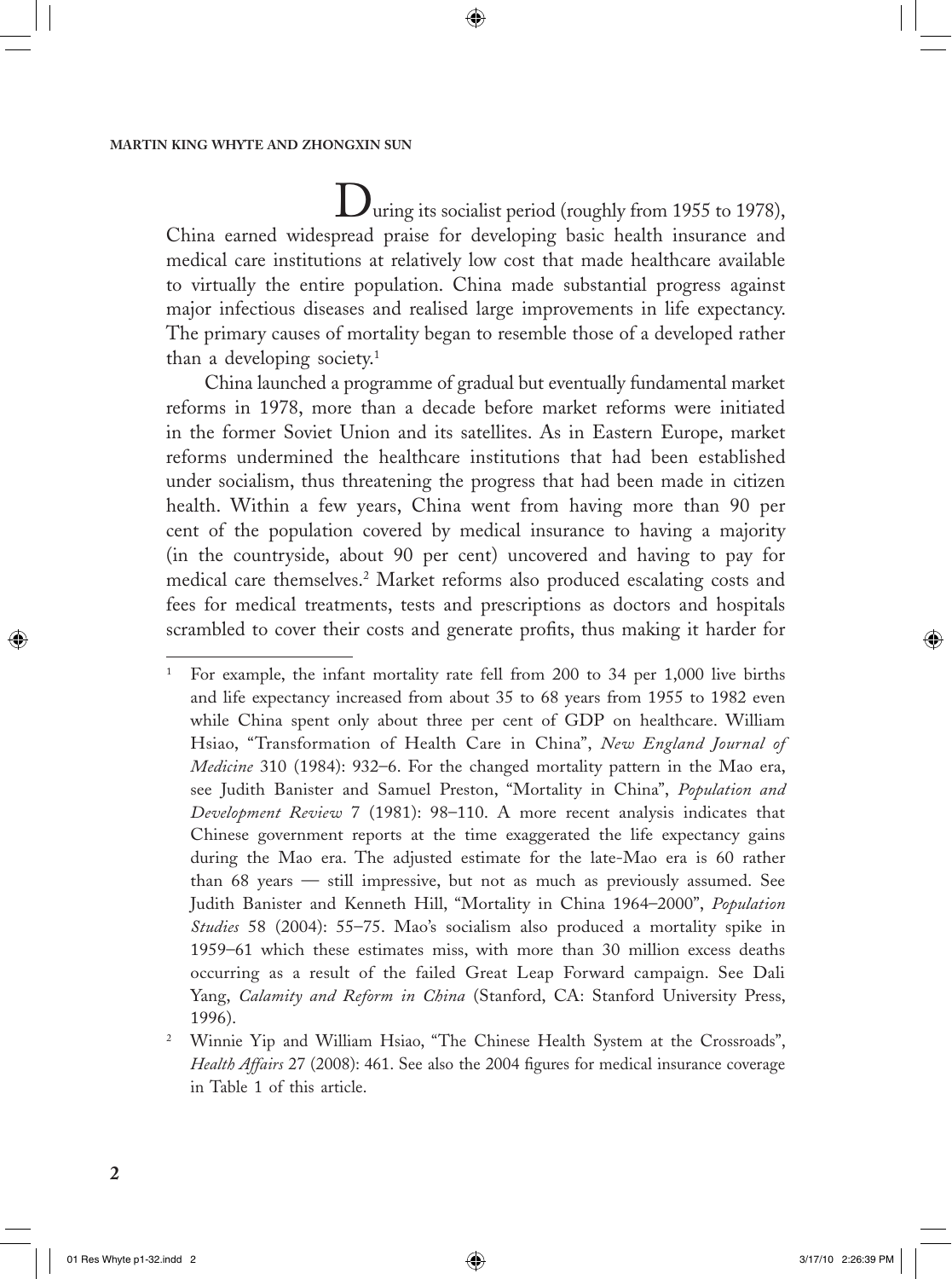many Chinese to afford the medical services they needed. In addition, the distribution of income in China sharply widened, with the poor and newly unemployed sometimes forgoing needed treatment even as the newly wealthy were spending lavishly on cosmetic surgery and other elective procedures.<sup>3</sup> By the early years of the new millennium, there was widespread criticism of the state of healthcare in China. Many citizens and observers voiced the lament that seeking medical care had become very difficult and expensive (*kanbing nan, kanbing gui*).4

◈

Rising criticism of the problems unleashed by market reforms reached a crescendo in 2005 when a government report concluded that post-1978 reforms in healthcare had been a failure.<sup>5</sup> By that time, new efforts were already underway to address these problems. In particular, a major effort was launched after 2003 to build a new network of village medical insurance plans to replace the cooperative medical insurance schemes that had collapsed during the early 1980s. Major increases in government funding of healthcare were also launched, and in 2009, the government announced a goal that every Chinese citizen would be provided with high quality and affordable

⊕

 $\Leftrightarrow$ 

<sup>3</sup> In terms of income distribution, China went from a modest estimated Gini coefficient in 1981 of .29 to .45 or even higher by 2002. See the discussion in Martin King Whyte, *Myth of the Social Volcano* (Stanford: Stanford University Press, 2010). According to the results of a health survey in 2003, nationally 20.7 per cent of respondents reported refusing to be hospitalised due to financial reasons, 18.7 per cent did not seek medical care when ill for the same reason and 27.7 per cent reported seeking early discharge when they were hospitalised due to financial worries. Figures cited in Winnie Yip, "Disparities in Health Care and Health Status: The Rural-Urban Gap and Beyond", in *One Country, Two Societies: Rural-Urban Inequality in Contemporary China*, ed. Martin K. Whyte (Cambridge, MA: Harvard University Press, 2010), Table 7-4.

<sup>4</sup> See Karen Eggleston, "*Kanbing Nan, Kanbing Gui*: China's Healthcare System Reforms, 1980–2007", in *Growing Pains: Tensions and Opportunities in China's Transition*, eds. Jean Oi, Scott Rozelle, and Xueguang Zhou (Washington, DC: Brookings Institution, 2010).

<sup>5</sup> Guowuyuan fazhan yanjiu zhongxin ketizu (Study Group of the Development Research Center, State Council), *Dui zhongguo yiliao weisheng tizhi gaige de pingjia yu jianyi* (*gaiyao yu zhongdian*) [*Evaluation and Recommendations for the Reform of China's Medical and Health System* (*Outline and Main Points*)] (Beijing: Xinhuawang, 2005). Subsequently, the Minister of Health argued that it was an exaggeration to claim that health reforms had been a failure.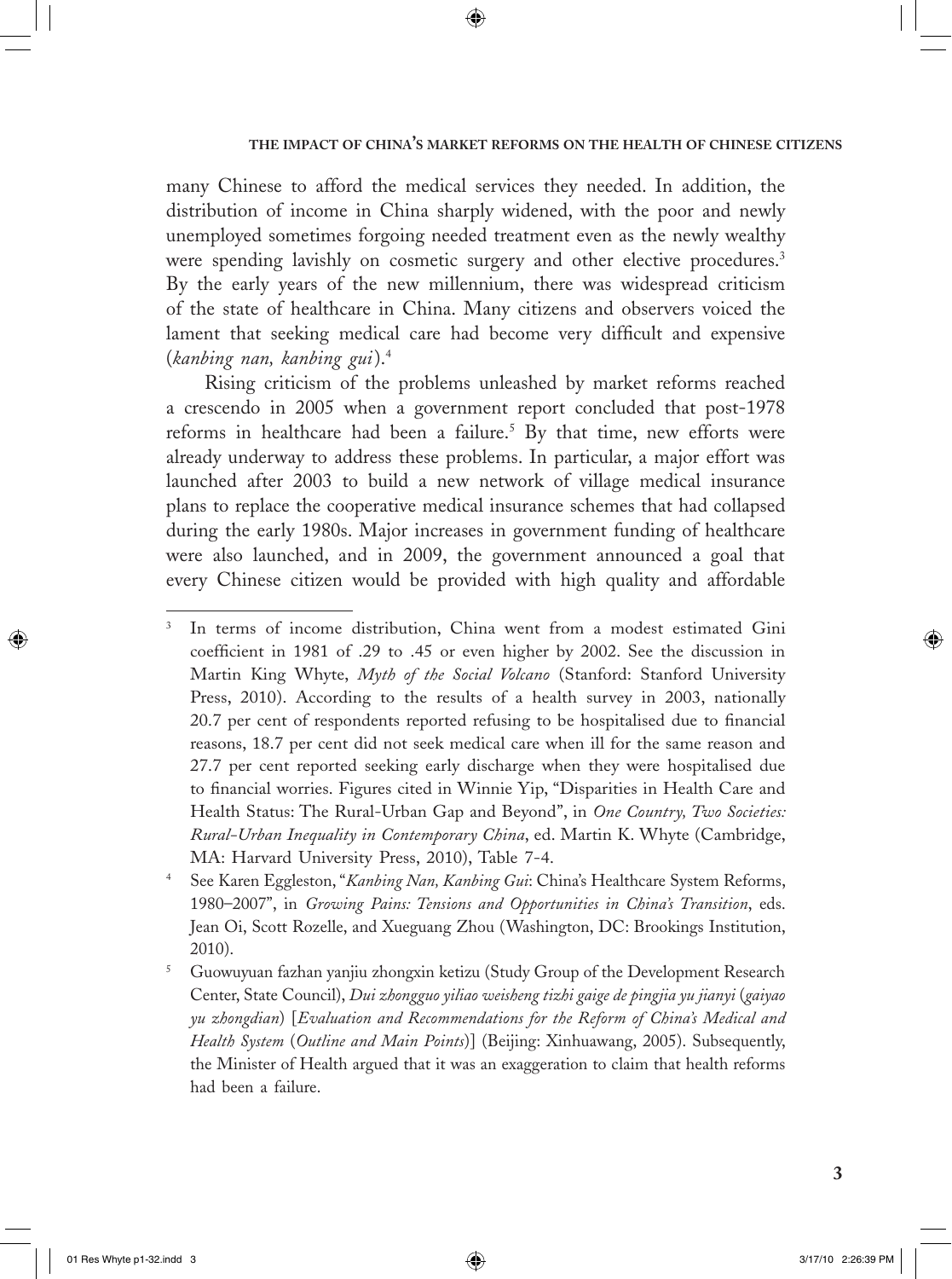medical care by 2020. Laudable as these new initiatives are, there are two puzzles concerning China's health sector on the eve of these recent efforts: (1) Why, despite rising medical care costs and collapsing insurance coverage, did China not experience the deterioration in citizen health and life expectancy that occurred in Russia and many other post-socialist countries of Eastern Europe?, and (2) Why, despite the increased inequality in medical insurance coverage and ability to pay medical fees, particularly across the rural-urban divide, do villagers and migrants rate their current health better than do urban citizens?

◈

# **Post-Socialist Health Status and Life Spans: How and Why Is China Different?**

In Eastern Europe after 1989, and in the countries that emerged after the break-up of the Soviet Union in 1991, the post-socialist transition provoked a health crisis. The magnitude of the health crisis in that part of the world can be seen in the trends of overall life expectancy at birth, as shown for selected countries in Figure 1.6 (The years since reform in the *x*-axis of Figure 1 refer to timing in relation to the onset of market reforms — the 0 year is 1989 for Eastern Europe, 1991 for the countries that emerged from the Soviet Union and 1978 for China.) In some countries, such as Poland and Hungary, the post-socialist downturn in life expectancy was minor and temporary, and was followed by subsequent and substantial improvement. However, for other countries, the most notable being Russia, there were major and sustained declines in life expectancy, with pre-transition levels still not regained by 2006 or 2007, the final years for which data are available.7

The trend line for life expectancy at birth for China looks very different. Figure 1 contains two variants, unadjusted figures drawn from life tables calculated from the Chinese censuses of 1982, 1990 and 2000, and adjusted

 $\bigcirc$ 

<sup>6</sup> The statistics in Figure 1 for selected East European and post-Soviet countries are taken from the World Health Organization European Health for All Database, available at <http://data.euro.who.int/hfadb/tables/> [11 Oct. 2009]. We thank Patrick Hamm for referring these data to us.

<sup>7</sup> For analyses of these Eastern European life expectancy trends, see Elizabeth Brainerd and David M. Cutler, "Autopsy on an Empire: Understanding Mortality in Russia and the Former Soviet Union", *Journal of Economic Perspectives* 19 (2005): 107–30;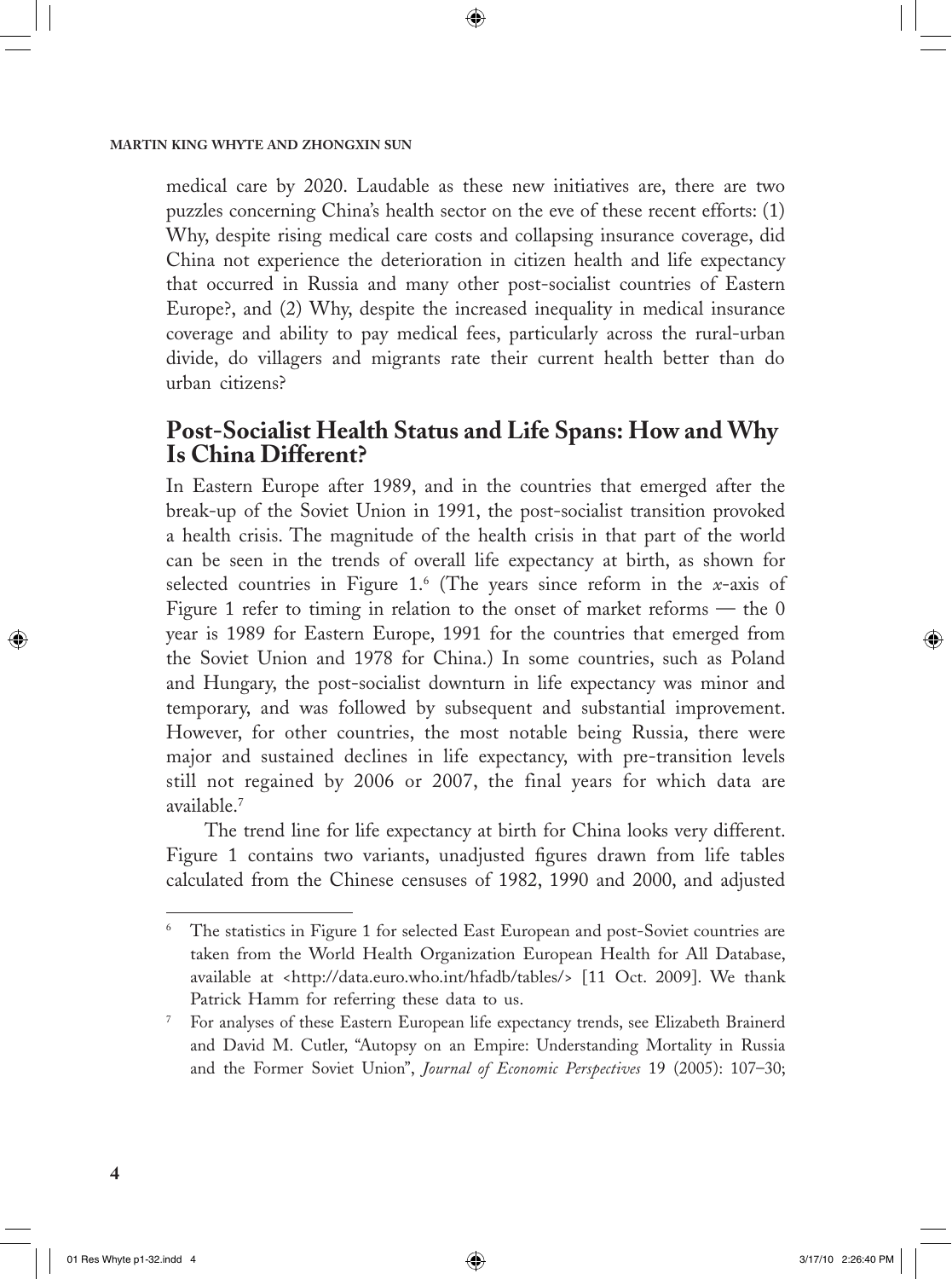

 $\bigcirc$ 



*Source:* Eastern Europe: *WHO European Health for All Database* at <http://data.euro.who.int/hfadb/>. China: Unadjusted estimates courtesy of Cai Yong; adjusted estimates courtesy of Judith Banister (see text).

 Lawrence King, Patrick Hamm and David Stuckler, "Rapid Large-Scale Privatization and Death Rates in Ex-Communist Countries: An Analysis of Stress-related and Health System Mechanisms", *International Journal of Health Services* 39 (2009): 461–89. Other indicators besides life expectancy, such as suicide rates, also reflect the health crisis in the region. See the discussion in King, *et al.* (However, it should be noted that for Russia and some other parts of the former Soviet Union, the decline in life expectancy, for males at least, preceded 1991. See the discussion in Brainerd and Cutler.)

 $\bigoplus$ 

 $\bigoplus$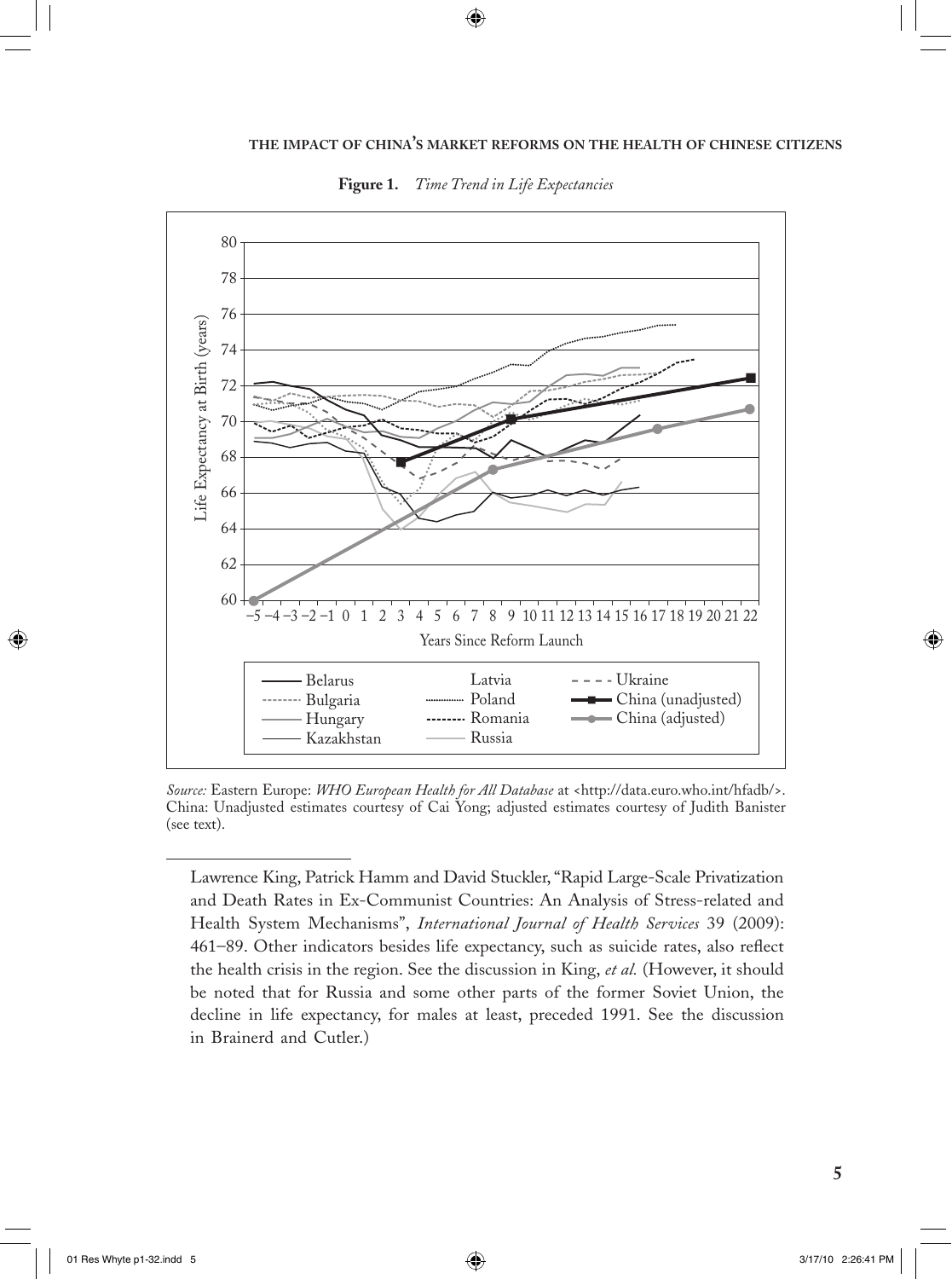estimates incorporating corrections for underreported mortality, based upon the work of Judith Banister and Kenneth Hill.<sup>8</sup> Although Chinese estimates are available for fewer years than for Eastern Europe (here and subsequently, this term refers to the former Soviet Union as well as its satellite countries), the contrast is very clear. There is no sign of any post-transition dip in life expectancy for China, and in fact, a sustained and substantial improvement is visible, from an estimate of 60 circa 1973 (prior to the transition) to about 71 in 2000 (based upon the adjusted estimates). Furthermore, the research upon which these estimates are based indicates that the health gains in China were very broadly shared within the population and are reflected in other indicators, such as declining infant and maternal mortality rates, increasing child height and reduced tuberculosis prevalence, although obviously some threats to health have increased during this period (e.g. SARS, AIDS, rising traffic accidentand air pollution-related deaths).9 The trends in Figure 1 cause us to ask: why did China not experience the negative impact on health of its post-socialist transition, despite drastically reduced health insurance coverage, medical cost escalation and rising income gaps?

◈

The answer must of necessity be speculative. There are obvious and important differences between the post-socialist transitions in China versus Eastern Europe that likely played key roles in enabling China to avoid the negative health trends visible in Eastern Europe. First and most obvious is the

 $\bigcirc$ 

<sup>8</sup> The unadjusted estimates are drawn from calculations provided by Cai Yong, which in turn draw in part on Huang Rongqing and Liu Yan, *Mortality Data of China's Population* (Beijing: China Population Press, 1995) (in Chinese). The adjusted figures are based upon Banister and Hill, "Mortality in China 1964–2000" and further work by Judith Banister along the same lines (personal communication). It should be noted that for China, Banister's estimate for 2005, 27 years after the onset of reforms (73.7 years), is not shown in Figure 1 and represents a further improvement in life expectancy to levels surpassing many of the East European cases. This is a dramatic convergence given that China still has a much larger agricultural sector than the comparison countries and had much lower life expectancy prior to the reforms. (The US Census Bureau provides slightly lower current estimates of life expectancy at birth for China, 72 in 2005 and 73 in 2009. See <www.census.gov/ipc/www/idb/country.php> [9 Dec. 2009]).

<sup>9</sup> See, for example, the evidence presented in Banister and Hill, "Mortality in China"; Yip, "Disparities in Health Care and Health Status".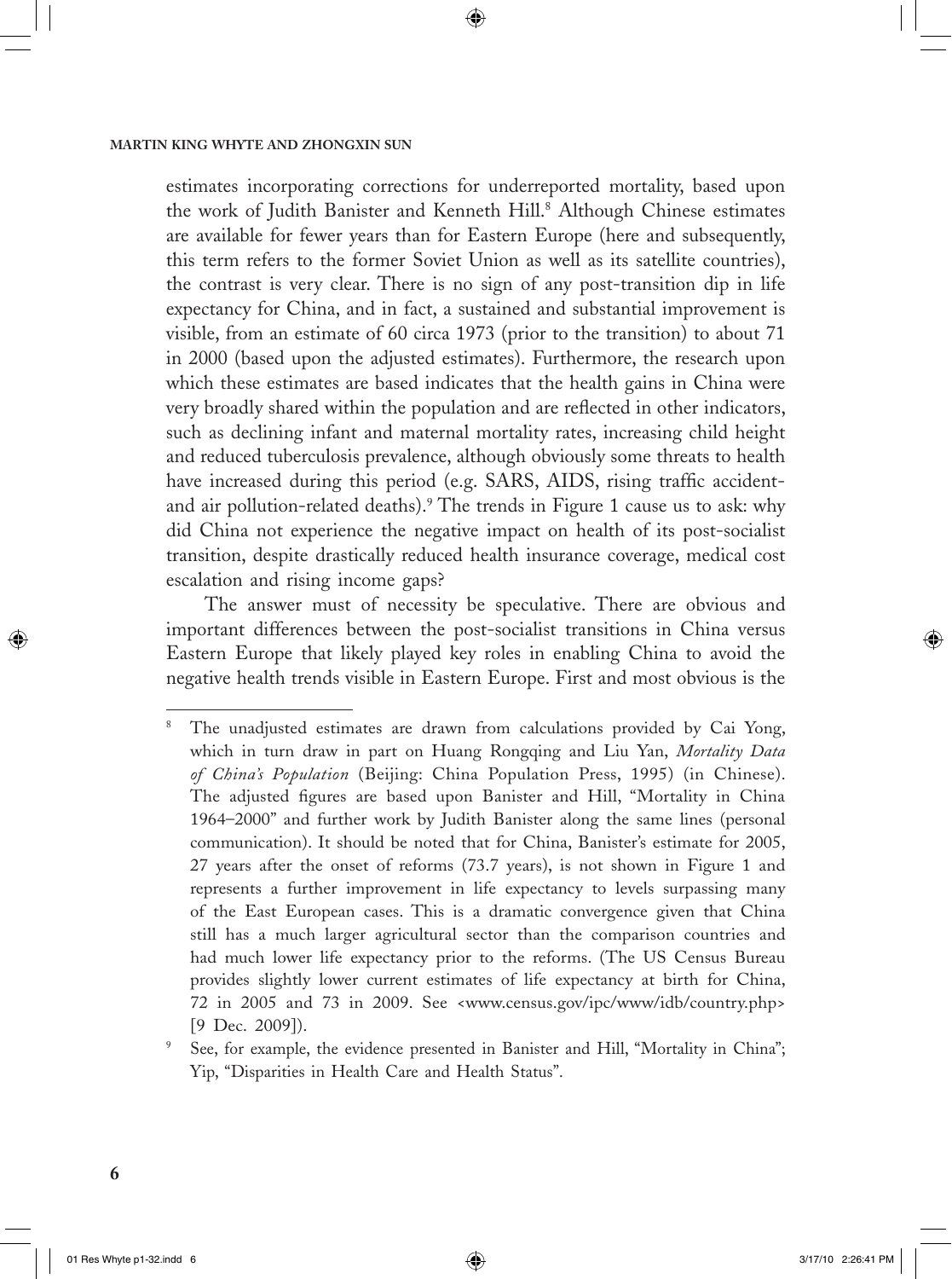fact that China has experienced a sustained economic boom, averaging close to 10 per cent economic growth over three decades, avoiding the economic depressions that accompanied the dismantling of socialism (and the collapse of Communist Party rule) in Eastern Europe. Furthermore, this economic boom was accompanied by major and substantial improvements in average living standards and huge reductions in the proportion of the Chinese population living in poverty, particularly during the earliest years of the reforms, from 1978 to 1985.10

◈

As elsewhere around the world, rising living standards have multiple and largely positive implications for citizen health, as captured in the phrase "wealthier is healthier".<sup>11</sup> For example, as chronic malnutrition eases and diets improve from the very limited levels that characterised China in the 1970s, citizen health improves, at least as long as obesity remains uncommon.12 As rising incomes and other changes produce increases in educational attainment and literacy rates, health knowledge and healthy behaviour are enhanced. As communities that were once isolated and lacked electricity and running water become richer and obtain these, as well as better housing and sanitation facilities and telephone and electronic media connections to the outside world,

 $\bigcirc$ 

<sup>&</sup>lt;sup>10</sup> During the period from 1978 to 1985, there was an astonishing tripling of the real income of China's rural residents and a reduction of the urban-rural income ratio from close to 3:1 to below 2:1. As a result, more than 200 million Chinese were lifted out of poverty, according to estimates from the World Bank. See the discussion in Dennis Yang and Cai Fang, "The Political Economy of China's Rural-Urban Divide" and Scott Rozelle, Linxiu Zhang and Jikun Huang, "China's War on Poverty", both in *How Far Across the River? Chinese Policy Reform at the Millennium*, eds. Nicholas Hope, Dennis Yang and Mu Yang Li (Stanford: Stanford University Press, 2003). Since 1985, the urban-rural income ratio has generally been increasing to levels of 3:1 or higher in the new millennium. During this period, average rural incomes have continued to increase, but not as fast as urban incomes.

<sup>11</sup> Lant Pritchett and Lawrence Summers, "Wealthier is Healthier", *Journal of Human Resources* 31 (1996): 841–68.

<sup>12</sup> See Barry Popkin, G. Keyou, Zhao Fengying, Xuguang Guo, Ma Haijiang and Namvar Zohoori, "The Nutrition Transition in China: A Cross-sectional Analysis", *European Journal of Clinical Nutrition* 47 (1993): 333–46. Obesity is a growing problem in China in recent years, but mainly among the minority of urban families who have attained middle class or higher living standards.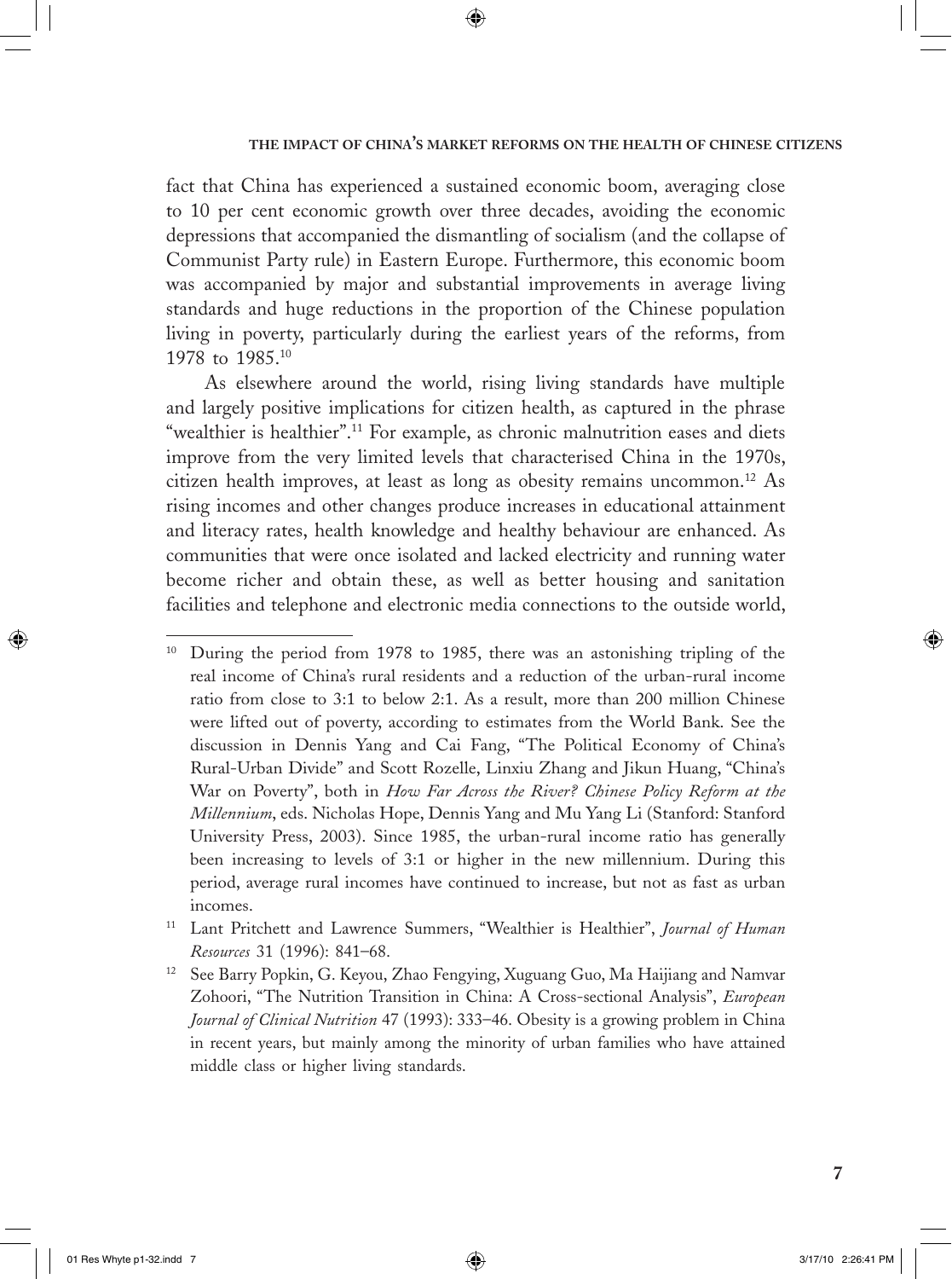local health conditions improve.13 Also of course, as incomes rise, the potential to pay for needed medical care is enhanced. An examination of variations in life expectancy trends across Eastern Europe reveals that other things being equal, those countries that recovered economically and resumed growth had better life expectancy trends than other countries in that region.<sup>14</sup>

◈

A second key difference between China and Eastern Europe is that China rejected a "big bang" approach of rapid privatisation in favour of a gradual sequencing of market reforms. Furthermore, the particular way in which the planned economy was dismantled in China involved a dual track approach in which state enterprises and state employment were preserved while private, village-owned and foreign firms were allowed to spring up "outside of the plan". As a result of this approach, the standards of living of those in the state sector were largely preserved until the mid-1990s, avoiding until then the mass layoffs, firm closures and withheld wages that characterised the initial East European transition. One influential analysis called this "reform without losers", an approach that initially cushioned the lives and livelihoods of those accustomed to socialist employment.15 Since analyses of the variable impacts of the transition in Eastern Europe indicate that the speed and scale of privatisation of firms and property were associated with increased anxiety and stress that had negative impacts on life expectancy, the fact that China's reforms avoided rapid and large scale privatisation may help explain the more favourable health outcomes.<sup>16</sup>

 $\bigcirc$ 

<sup>&</sup>lt;sup>13</sup> One study found that the level of such community amenities had a net effect of reducing the mortality risk of older Chinese. See Zachary Zimmer, Toshiko Kaneda and Laura Spess, "An Examination of Urban versus Rural Mortality in China Using Community and Individual Data", *Journal of Gerontology* 62B (2007): S349–57.

<sup>&</sup>lt;sup>14</sup> See the analyses presented in King, *et al.*, "Rapid Large-scale Privatization and Death Rates".

<sup>15</sup> See Lawrence Lau, Yingyi Qian and Gerard Roland, "Reform without Losers: An Interpretation of China's Dual Track Approach to Transition", *Journal of Political Economy* 108 (2000): 120–43. See also Barry Naughton, *Growing Out of the Plan: Chinese Economic Reform, 1978–1993* (Cambridge, UK: Cambridge University Press, 1995); Martin K. Whyte, "Paradoxes of China's Economic Boom", *Annual Review of Sociology* 35 (2009): 371–92.

<sup>16</sup> See King, *et al.*, "Rapid Large-scale Privatization and Death Rates". There is no evidence for China of the surges in alcohol abuse, suicide and other negative reactions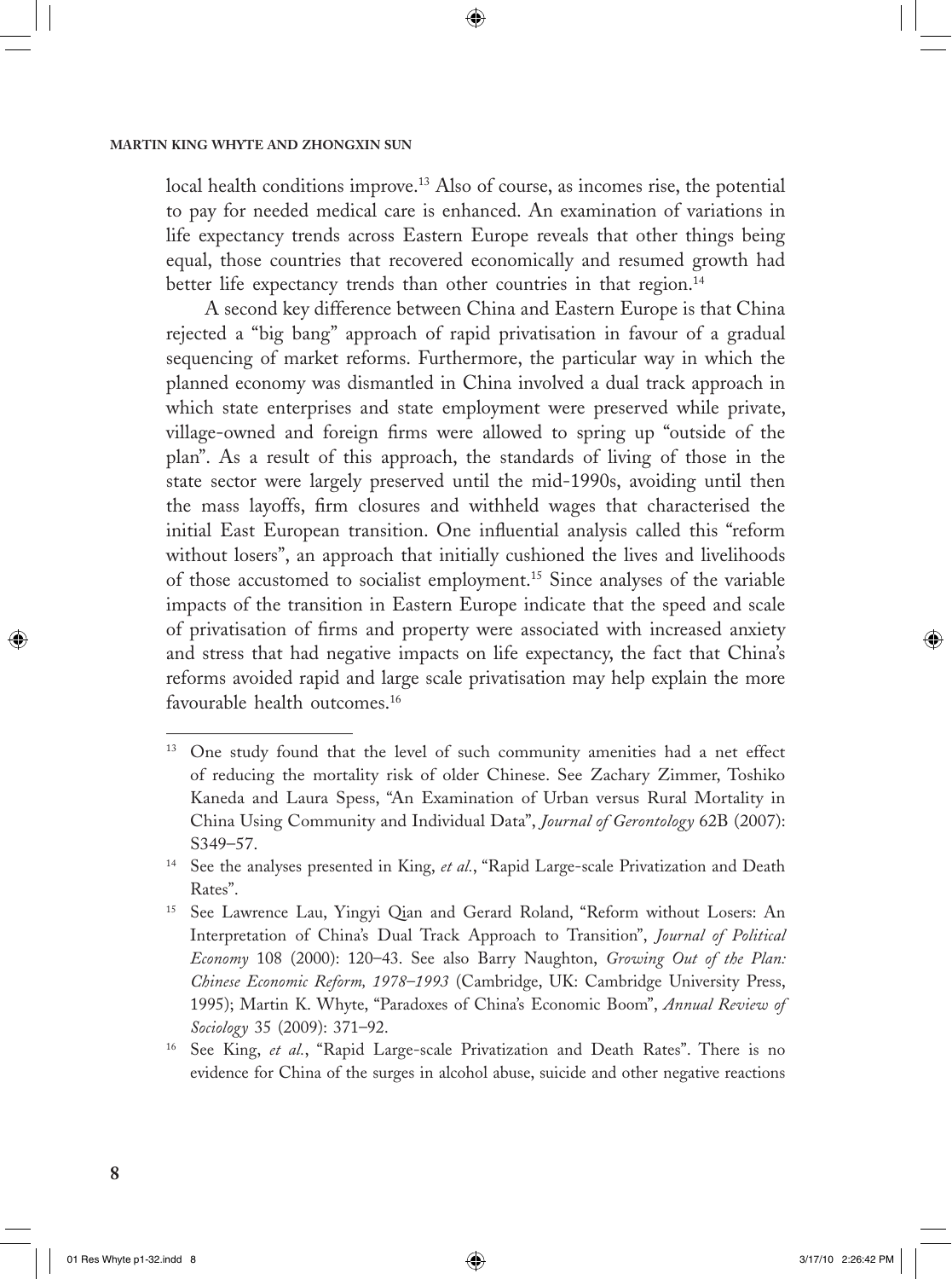A third key difference between China and Eastern Europe is that China has been undergoing a major rural-urban transition during the reform era, a process completed earlier in most of Eastern Europe. Whatever the merits of the basic-level health institutions in rural China during the Mao era, villagers in that era were prohibited from migrating to the city and were only referred to county hospitals for treatment with the approval of minimally trained barefoot doctors, while the proportion of the population living in cities barely increased under socialism (with less than 20 per cent of Chinese being urban citizens in 1978). China's cities and urban residents benefited from the presence of the best hospitals and substantially higher levels of medical personnel and institutions. (China, in both the late-Mao era and today, has had one of the largest ruralurban gaps in the world in incomes, development levels and facilities.)<sup>17</sup>

⊕

The post-1978 reforms, including the de-collectivisation of agriculture and the relaxation of migration restrictions, have altered the situation in multiple and fundamental ways. Close to 50 per cent of China's population now resides in urban areas. Furthermore, with the shift towards personal payment for medical care and the weakening of the mandatory health referral system of the Mao era, residents of villages and small towns who have serious medical problems can now seek care in urban hospitals rather than in their local clinics. Even though there has been deterioration in the rural-to-urban ratios of medical facilities and personnel since 1978, a much larger proportion of China's population today can avail themselves of medical care in favoured urban hospitals and receive treatment from urban doctors — provided, of course, they can pay the bills.18 In short, the rural-urban transition underway

 $\Leftrightarrow$ 

 $\bigoplus$ 

to extreme stress and anxiety that occurred in Russia and other parts of Eastern Europe. (On the rough stability of suicide rates in China, see Michael Phillips, Xianyun Li and Yanping Zhang, "Suicide Rates in China, 1995–99", *The Lancet*  359 [2002]: 835–40.) Since the mid-1990s, there has been a substantial downsizing of state enterprises, with significant increases in unemployment and even some firm closures, so the phrase "reform without losers" is no longer applicable. However, for most Chinese citizens, the reforms have meant improved employment opportunities, particularly for the roughly 300 million rural Chinese at any one time in recent years who have left farming for either rural factory employment or migrant labour in the cities.

See Yang and Fang, "The Political Economy of China's Rural-Urban Divide".

<sup>&</sup>lt;sup>18</sup> On rural residents bypassing local facilities to seek care (outpatient as well as inpatient) from urban hospitals, see David Blumenthal and William Hsiao, "Privatization and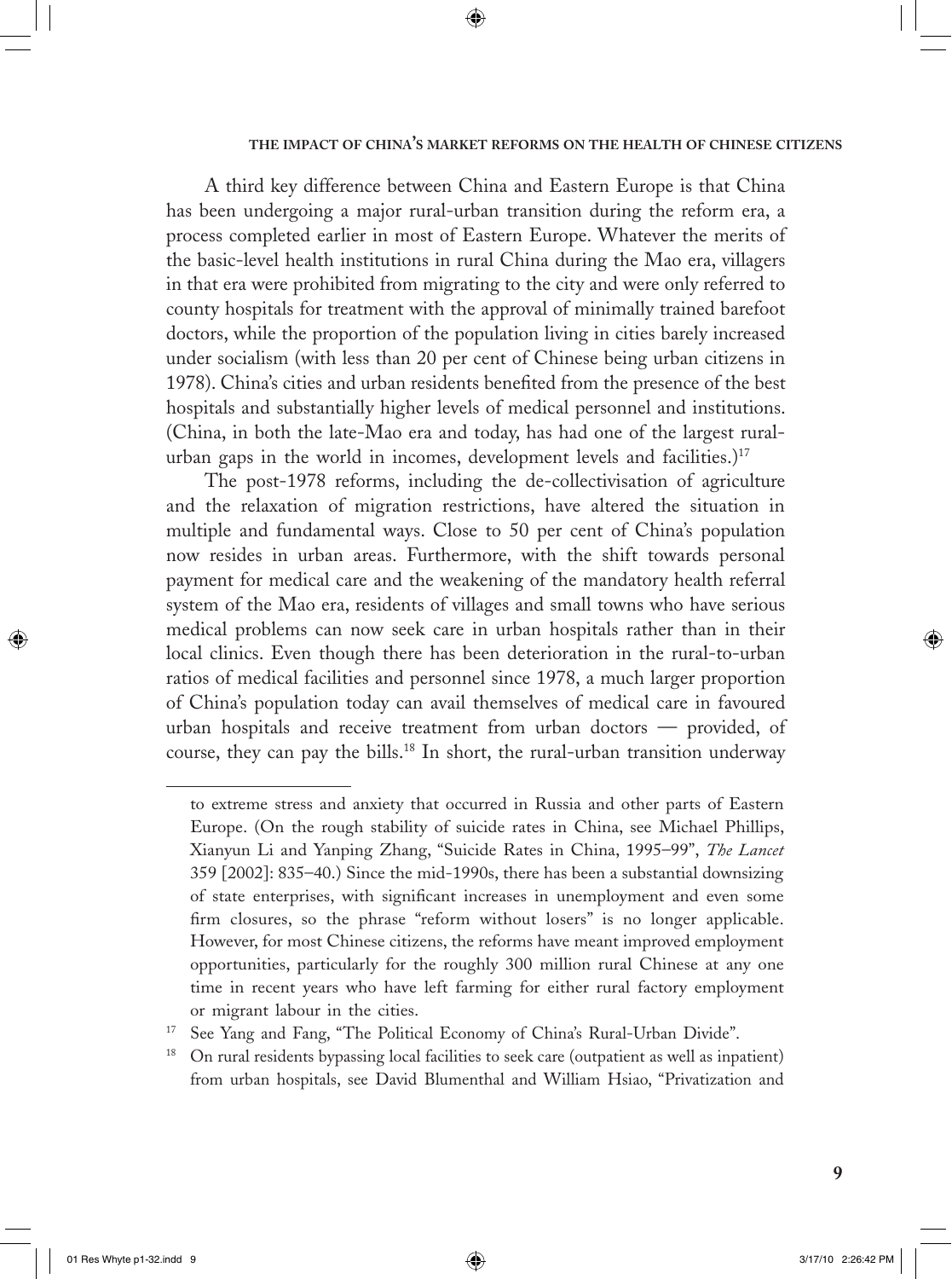in China since 1978 means that a much higher proportion of the population benefits from the superior medical facilities and conditions that less than onefifth of Chinese citizens (urban residents) enjoyed in the late-Mao era.<sup>19</sup>

◈

Other factors may also have helped drive the improvements in health indicators in China since 1978, such as intensified immunisation drives against common diseases and renewed public health campaigns directed at endemic infectious diseases and community sanitation problems, as well as anti-poverty campaigns directed at the poorest counties and communities.<sup>20</sup> However, since other trends within the health policy sphere, such as the collapse of medical insurance coverage, presumably threaten citizen health, on balance it seems unlikely that the Chinese government's health efforts since 1978 have been an important net positive influence explaining China's improved health profile.<sup>21</sup> Rather, it would appear that both the rate and nature of China's

- <sup>19</sup> However, this flocking of rural residents to urban medical facilities for treatment obviously aggravates the imbalances and excess demands that contribute to the *kanbing nan, kanbing gui* sentiment.
- <sup>20</sup> The consequences of fertility declines produced by draconian family planning enforcement in China since the 1970s can be debated. Banister and Hill ("Mortality in China 1964–2000") stress the beneficial effects for women of fewer pregnancies occurring early, but also note the increases in female infant mortality the same campaigns produced. On balance, it is doubtful whether the net effect has boosted life expectancy at birth.
- <sup>21</sup> One recent analysis rated China a lowly 144 out of 191 WHO member states in terms of the performance of its healthcare system (based upon five indicators: overall level of population health, health inequalities within the population, overall level of health system responsiveness, distribution of responsiveness within the population and distribution of the financial burden of healthcare within the population), below all of the East European countries with which it is compared in Figure 1 (Russia comes closest, ranked at 130). See Ajay Tandon, Christopher Murray, Jeremy Lauer and

 $\bigcirc$ 

its Discontents — The Evolving Chinese Health Care System", *New England Journal of Medicine* 353 (2005): 1165–70. The improvements in community and household infrastructure mentioned earlier, including better highway connections, improved long-distance bus service and increases in private vehicle ownership, have facilitated this trend towards seeking medical care outside the local community. Perhaps because of these changes, one study found that variables measuring the number of local medical facilities and distance to the nearest such facility did not have a significant net impact on mortality risk in the communities studied. See Zimmer, "An Examination of Urban versus Rural Mortality".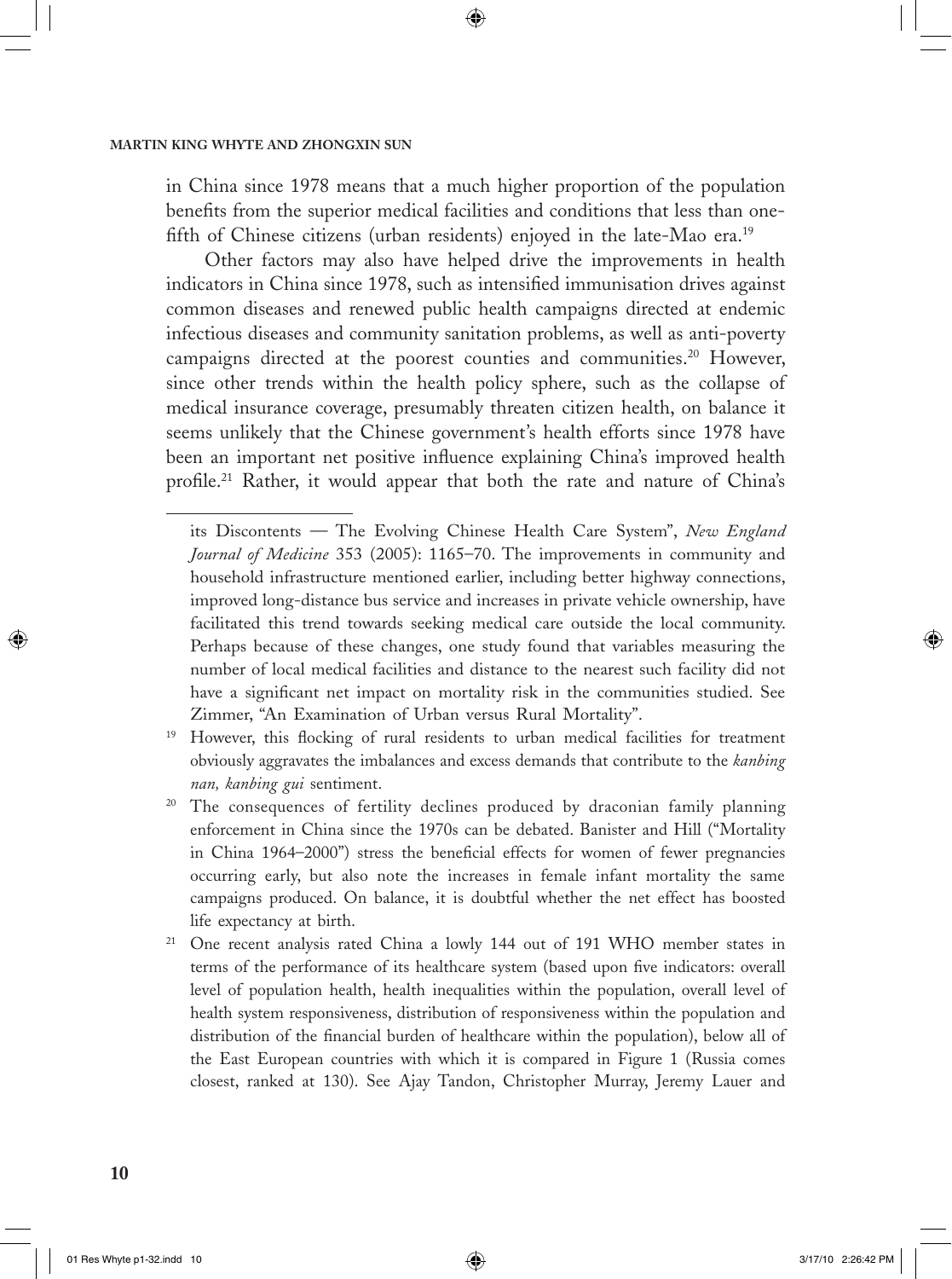post-1978 economic development trajectory have counteracted and indeed overwhelmed the negative consequences stemming from the weakening of socialist healthcare institutions, leading to the major gains in citizen health that distinguish China from the post-socialist societies of Eastern Europe. The average Chinese citizen has become healthier as Chinese families and communities have become wealthier, despite the fact that the healthcare system in some respects is performing more poorly than in the late Mao era.<sup>22</sup>

◈

# **Why Don't Chinese Villagers and Migrants Feel Sicker than Urbanites?**

At the aggregate level, the harmful impact of market reforms was mitigated in China, with estimates of life expectancy and other health indicators improving after 1978, but what about rising inequality? One might expect to find the health status of poor and disadvantaged Chinese and their better-off fellow citizens diverging. However, data from a national survey in China in 2004 contradict this scenario, with villagers and urban migrants reporting better health status than do urban citizens. We know there is a virtually universal pattern around the world, including advanced societies with universal health insurance coverage, for high status citizens to report better health than low status ones.<sup>23</sup> In other words, even in the absence of the kinds of inequality

⊕

 $\bigcirc$ 

David Evans, "Measuring Overall Health System Performance for 191 Countries", WHO Working Paper no. 30, n.d., at <http://www.who.int/healthinfo/paper30.pdf> [17 Oct. 2009]. For a somewhat more positive view of the government's role in the improvement of health indicators, see Yanzhong Huang, *The Paradox of State Power: Political Institutions, Policy Process, and Public Health in Post-Mao China*. Unpublished doctoral dissertation, Department of Political Science, University of Chicago, 2000.

<sup>&</sup>lt;sup>22</sup> Even in the United States, research suggests that of the roughly 30 years' increase in life expectancy that occurred in the 20th century, perhaps only five to seven years can be attributed to improvements in preventive or therapeutic medical care. See John Bunker, Howard Frazier and Frederick Mosteller, "Improving Health: Measuring Effects of Medical Care", *The Milbank Quarterly* 72 (1994): 224–58.

 $23$  There is an abundant research literature documenting the universality or near universality of a positive correlation between a wide range of socioeconomic status characteristics (income, education, occupational status, etc.) and a variety of measures of physical and psychological health. For a recent review, see Irma Elo, "Social Class Differentials in Health and Mortality: Patterns and Explanations in Comparative Perspective", *Annual Review of Sociology* 35 (2009): 553–72.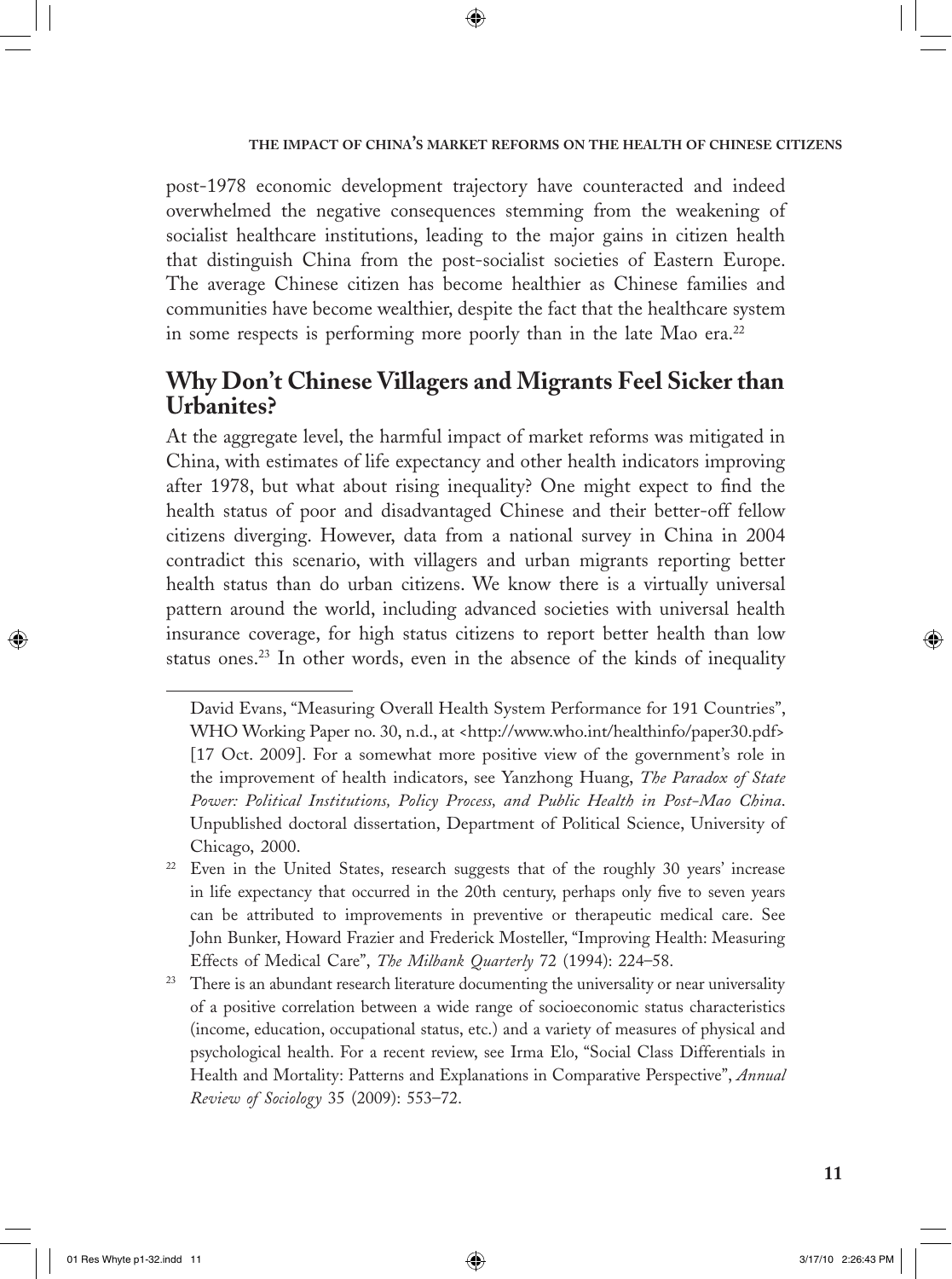trends unleashed by market reforms, social status and health are positively correlated. Is China an exception to this worldwide pattern?

⊕

The data used here come from the 2004 national China Survey on Attitudes towards Inequality and Distributive Justice. Using spatial probability sampling methods, 3,267 respondents representative of all non-institutionalised adults between 18 and 70 years of age were interviewed to probe popular attitudes towards current inequality patterns.<sup>24</sup> While the major focus of the survey was on attitudes towards income and other inequalities in contemporary China, the survey questionnaire included a limited number of questions related to health. These questions form the basis for the analyses presented here.

# *Variations in Health Concerns and Current Health Status*

The 2004 survey asked about self-assessed current physical health; the frequency of experiencing various emotional symptoms or problems; whether or not respondents currently have public medical insurance [*shehui yiliao baoxian*] coverage (privately purchased health insurance, a recent and so far uncommon phenomenon in China, was not inquired about); individual or family experiences within the last three years in terms of serious illnesses, deaths and difficulties paying medical bills; the severity of worries about paying for future medical

 $\bigcirc$ 

<sup>&</sup>lt;sup>24</sup> Whyte served as the principal investigator for the survey, with the research team including Albert Park, Wang Feng, Jieming Chen, Pierre Landry and Chunping Han on the Harvard-based team. We collaborated with the Research Center for Contemporary China (RCCC) of Peking University, which carried out the survey fieldwork, and our RCCC co-investigators were led by Shen Mingming, Yang Ming and Yan Jie. Primary funding for the survey project was provided by the Smith Richardson Foundation, with supplementary funds coming from the Weatherhead Center for International Affairs at Harvard, the Center for the Study of Democracy at the University of California at Irvine and from Peking University. Spatial probability sampling is a technique replacing the former reliance of most China surveys on sampling from household register records, with the latter no longer viable due to population mobility. Spatial probability sampling involves the use of maps and population distribution data to select geographical sampling points with probability proportional to population size and then to use geographic positioning system devices to send interviewing teams to the selected locales in order to attempt interviews with one adult per household within a designated perimeter around each point. The response rate in the 2004 survey was 75.2 per cent. For more details of the survey, see Whyte, *Myth of the Social Volcano*.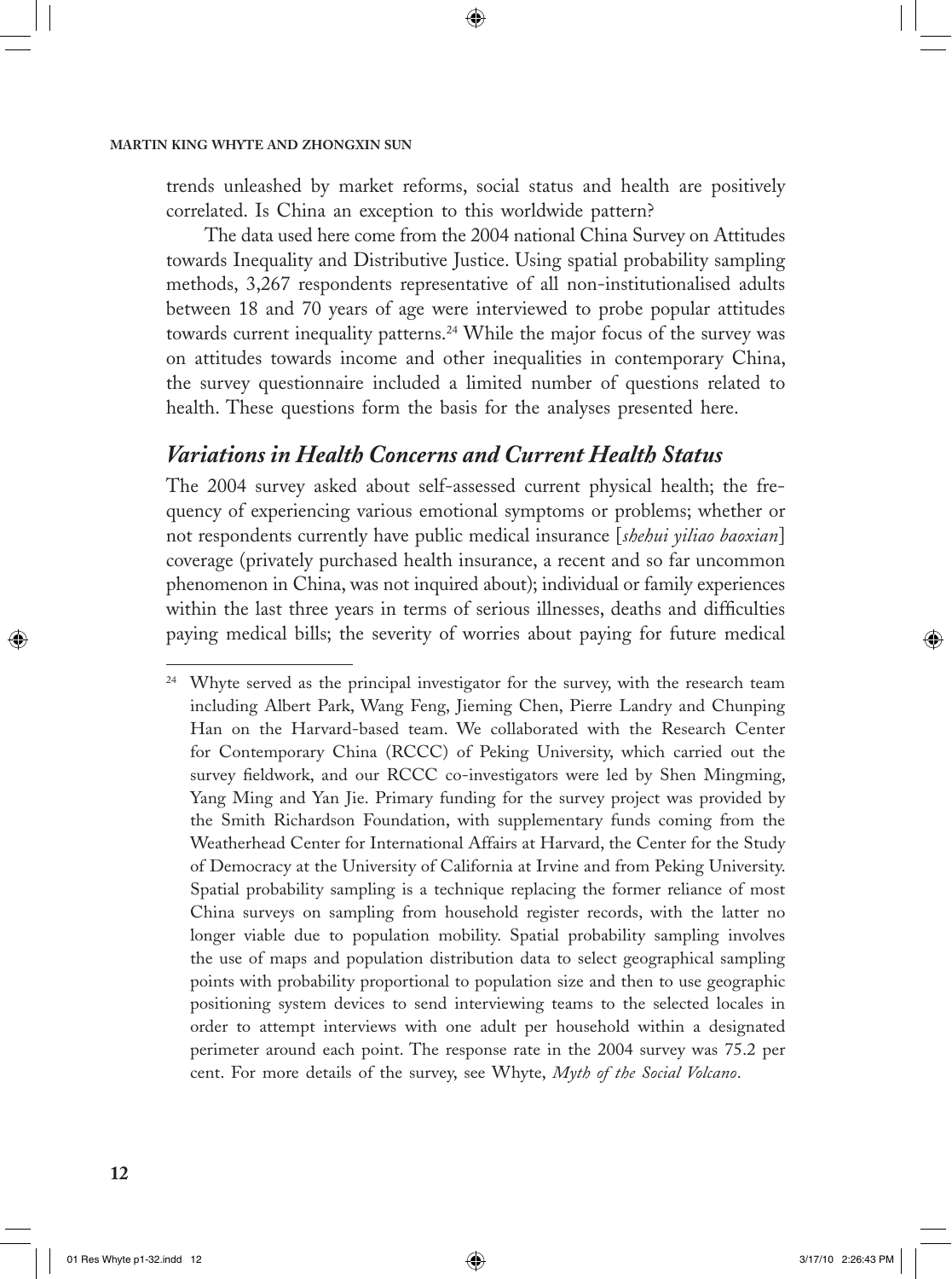bills; and views on the extent to which the government versus individuals and families should be responsible for healthcare. Brief descriptions of these items are provided in Appendix Tables A and B.25

◈

As a first step, we examine social background variations in medical cost anxieties and in health status by cross-tabulating responses to health questions with gender, household registration type (rural, migrant or urban), family income level, respondent educational attainment and region. The results are shown in Tables 1 and 2. From Table 1, we see that for medical insurance coverage there is no significant gender difference (see columns 1 and 2), but large and statistically significant differences by social status. Migrants are the category least likely to have medical insurance (only nine per cent), with rural residents following closely behind (only 15 per cent). Slightly more than half of respondents with urban registrations (51 per cent), in contrast, have medical insurance. The gaps in insurance coverage across respondents grouped in terms of other status measures are also large — from 13 to 53 per cent across four family income categories, from 15 to 60 per cent when comparing the worst and best educated, and from 16 to 38 per cent when comparing residents of Western provinces with Eastern provinces. Not surprisingly, there are also small gaps by gender but large gaps according to social status for both past experiences of difficulties paying for medical emergencies (columns 3 and 4) and worries about being able to pay for future medical treatment (columns 5–7). These are the kinds of inequalities that the post-2003 healthcare reform efforts are designed to redress.

Finally, in columns 8–12, we see a similar pattern for views on responsibility for healthcare. Men and women do not differ significantly in their beliefs about whether the government or individuals and families should mainly be responsible, but there are significant differences for each of the four status measures. Favouring state responsibility is associated with high status groups, with urban citizens, upper income respondents, the well-educated and residents of Eastern provinces all more likely than others to favour state rather than individual responsibility for healthcare.

↔

 $\Leftrightarrow$ 

<sup>&</sup>lt;sup>25</sup> Our survey included an over-sampling of China's urban population in order to enable us to analyse rural and urban responses separately. In reporting the overall distributions in Appendix Tables A and B, we use sampling weights to correct this over-sampling, thus yielding figures designed to represent the overall population of Chinese adults between the ages of 18 and 70.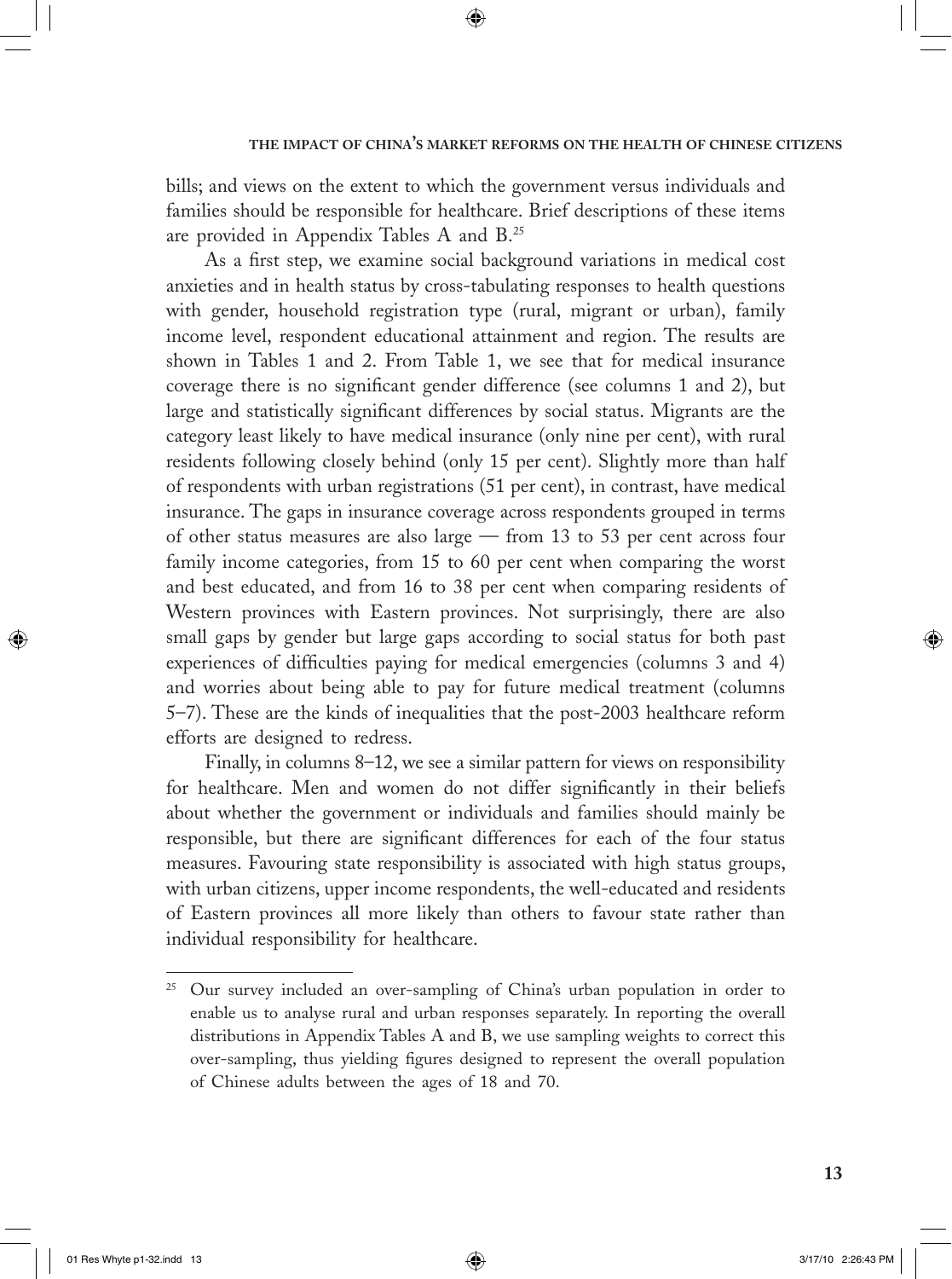|                                                                                                                                |                         | Medical                                  |                              | Difficulty                       |                               |                                                                                                                                                                                                                                |                                      |                                          |                            |                                  |                                           |                                               |
|--------------------------------------------------------------------------------------------------------------------------------|-------------------------|------------------------------------------|------------------------------|----------------------------------|-------------------------------|--------------------------------------------------------------------------------------------------------------------------------------------------------------------------------------------------------------------------------|--------------------------------------|------------------------------------------|----------------------------|----------------------------------|-------------------------------------------|-----------------------------------------------|
|                                                                                                                                |                         | Insurance                                |                              | with Bills                       |                               | Worry, Future Bills                                                                                                                                                                                                            |                                      |                                          |                            |                                  | Who Should Be Responsible for Healthcare? |                                               |
|                                                                                                                                | $\overline{\mathsf{z}}$ | Yes                                      | $\overline{\mathsf{z}}$      | Yes                              | None                          | Some                                                                                                                                                                                                                           | Serious                              | State full                               | State m.                   | Equal                            | Ind. main                                 | Ind.full                                      |
| Gender:                                                                                                                        |                         |                                          |                              |                                  |                               |                                                                                                                                                                                                                                |                                      |                                          |                            |                                  |                                           |                                               |
|                                                                                                                                |                         |                                          |                              |                                  |                               |                                                                                                                                                                                                                                |                                      |                                          |                            |                                  |                                           |                                               |
|                                                                                                                                | $70.5$<br>71.5          | 29.5<br>28.5                             | 63.9                         | 36.1                             | 17.3                          |                                                                                                                                                                                                                                | 34.7<br>39.9                         | $\begin{array}{c} 1.1 \\ 10 \end{array}$ | 21.7<br>21.9               | 48.7<br>48.8                     | $12.8$<br>$12.8$                          | 5.6<br>6.6                                    |
| evel<br>Male<br>Female<br>Chi-squared significance lev                                                                         |                         | n.s.                                     |                              | n.s.                             |                               | $\begin{array}{c} 48.1 \\ 44.8 \\ \text{P} & 01 \end{array}$                                                                                                                                                                   |                                      |                                          |                            | n.s.                             |                                           |                                               |
|                                                                                                                                |                         |                                          |                              |                                  |                               |                                                                                                                                                                                                                                |                                      |                                          |                            |                                  |                                           |                                               |
|                                                                                                                                |                         |                                          |                              |                                  |                               |                                                                                                                                                                                                                                |                                      |                                          |                            |                                  |                                           |                                               |
|                                                                                                                                | 4.8<br>8.8<br>8.9       | $15.4$<br>$9.3$<br>$50.8$                | 59.9<br>68.9<br>72.8         | 4 5 1 2<br>4 5 1 2<br>4 7 1 2    | $14.2$<br>$14.3$              |                                                                                                                                                                                                                                | 38.5<br>46.7<br>34.4                 | $8.7$<br>$8.7$<br>$14.3$                 | 14.9<br>20.4<br>20.4       |                                  | $15.8$<br>$7.7$                           | $0,7,9$<br>0.7                                |
|                                                                                                                                |                         |                                          |                              |                                  |                               |                                                                                                                                                                                                                                |                                      |                                          |                            |                                  |                                           |                                               |
| Household Type:<br>Rural<br>Migrant<br>Urban<br>Chi-squared significance level                                                 |                         | p<0.001                                  |                              | p<0.001                          |                               | $46.5$<br>$47.4$<br>$47.4$<br>P <.01                                                                                                                                                                                           |                                      |                                          |                            | $53.2$<br>49<br>42.6<br>$P<.001$ |                                           |                                               |
|                                                                                                                                |                         |                                          |                              |                                  |                               |                                                                                                                                                                                                                                |                                      |                                          |                            |                                  |                                           |                                               |
|                                                                                                                                |                         |                                          |                              |                                  |                               |                                                                                                                                                                                                                                |                                      |                                          |                            |                                  |                                           |                                               |
|                                                                                                                                | 86.7<br>80.7<br>46.6    | 3<br>2014<br>2025                        | 45.7<br>48.7<br>48.4<br>50.1 | 2223<br>2222<br>2222             | 9.9<br>11.9<br>23.6           |                                                                                                                                                                                                                                | 0.3<br>0.21<br>0.4<br>0.21<br>0.21   | $10.3$<br>$9.2$<br>$9.2$<br>$12.1$       | $16.3$<br>$17.7$<br>$21.2$ | 5<br>4 9 8 9 9<br>5 9 9 9 9      | 11123<br>11113<br>1111                    | 2222<br>2323                                  |
|                                                                                                                                |                         |                                          |                              |                                  |                               |                                                                                                                                                                                                                                |                                      |                                          |                            |                                  |                                           |                                               |
|                                                                                                                                |                         |                                          |                              |                                  |                               |                                                                                                                                                                                                                                |                                      |                                          |                            |                                  |                                           |                                               |
| level<br>Family Income Category:<br>Low<br>L.Niddle<br>U.Middle<br>High<br>Chi-squared significance lev                        |                         | $p<0.001$                                |                              | p<0.001                          |                               | p< .001                                                                                                                                                                                                                        |                                      |                                          |                            | p<0.001                          |                                           |                                               |
|                                                                                                                                |                         |                                          |                              |                                  |                               |                                                                                                                                                                                                                                |                                      |                                          |                            |                                  |                                           |                                               |
|                                                                                                                                |                         |                                          |                              |                                  |                               |                                                                                                                                                                                                                                |                                      |                                          |                            |                                  |                                           | 8.8                                           |
|                                                                                                                                |                         |                                          |                              |                                  |                               |                                                                                                                                                                                                                                |                                      |                                          |                            |                                  |                                           |                                               |
|                                                                                                                                | 82249.<br>82539.        | $15.7$<br>$27.7$<br>$40.1$<br>$60.1$     | 1<br>4 1 4 4 8<br>5 4 4 8    |                                  |                               | $3, 4, 4, 6, 7, 8, 7, 8, 7, 8, 7, 8, 7, 8, 7, 8, 7, 8, 7, 8, 7, 8, 7, 8, 7, 8, 7, 8, 7, 8, 7, 8, 7, 8, 7, 8, 7, 8, 7, 8, 7, 8, 7, 8, 7, 8, 7, 8, 7, 8, 7, 8, 7, 8, 7, 8, 7, 8, 7, 8, 7, 8, 7, 8, 7, 8, 7, 8, 7, 8, 7, 8, 7, 8$ | $44.7$<br>$36.7$<br>$38.5$<br>$18.5$ |                                          | 16.8<br>21.1<br>26.6       |                                  | $1.3800$<br>$1.3800$                      | $\begin{array}{c} 6 & 4 \\ 6 & 4 \end{array}$ |
|                                                                                                                                |                         |                                          |                              |                                  | $13.04$<br>$19.04$<br>$23.04$ |                                                                                                                                                                                                                                |                                      |                                          |                            |                                  |                                           |                                               |
| level<br>Educational Level:<br>Primary<=<br>L.Middle<br>L.Middle<br>Uhi-squared significance le<br>Chi-squared significance le |                         | p<0.001                                  |                              | $p<0.001$                        |                               | p< 0.001                                                                                                                                                                                                                       |                                      |                                          |                            | p<0.001                          |                                           |                                               |
|                                                                                                                                |                         |                                          |                              |                                  |                               |                                                                                                                                                                                                                                |                                      |                                          |                            |                                  |                                           |                                               |
| Regional Location:<br>East<br>Central<br>VVest                                                                                 |                         |                                          |                              |                                  | $\frac{17.1}{16}$             |                                                                                                                                                                                                                                | $35.4$<br>$37.4$                     | $11.1$<br>$9.3$<br>$11$                  |                            |                                  | 13.4<br>12.6                              |                                               |
|                                                                                                                                | $38.9$<br>$38.9$        |                                          | 72.7<br>79.1<br>79.1         |                                  |                               |                                                                                                                                                                                                                                |                                      |                                          | 24.5<br>19.7<br>15.5       |                                  |                                           | 15.00<br>15.00                                |
|                                                                                                                                |                         |                                          |                              |                                  |                               |                                                                                                                                                                                                                                |                                      |                                          |                            |                                  |                                           |                                               |
| evel<br>$\Box$ hi-squared significance $1$                                                                                     |                         | $37.5$<br>19.1<br>16.1<br>16.1<br>p<.001 |                              | $27.3$<br>40.1<br>50.9<br>p<.001 |                               | $46.9$<br>$45$<br>$46.4$<br>$46.4$<br>$P \times 01$                                                                                                                                                                            |                                      |                                          |                            | 45.9<br>52.5<br>52.3<br>p<.001   |                                           |                                               |

 $\bigoplus$ 

Table 1 Cross-tabulations for Worries About Costs of Medical Care (row %)

 $\bigoplus$ 

**14**

 $\bigoplus$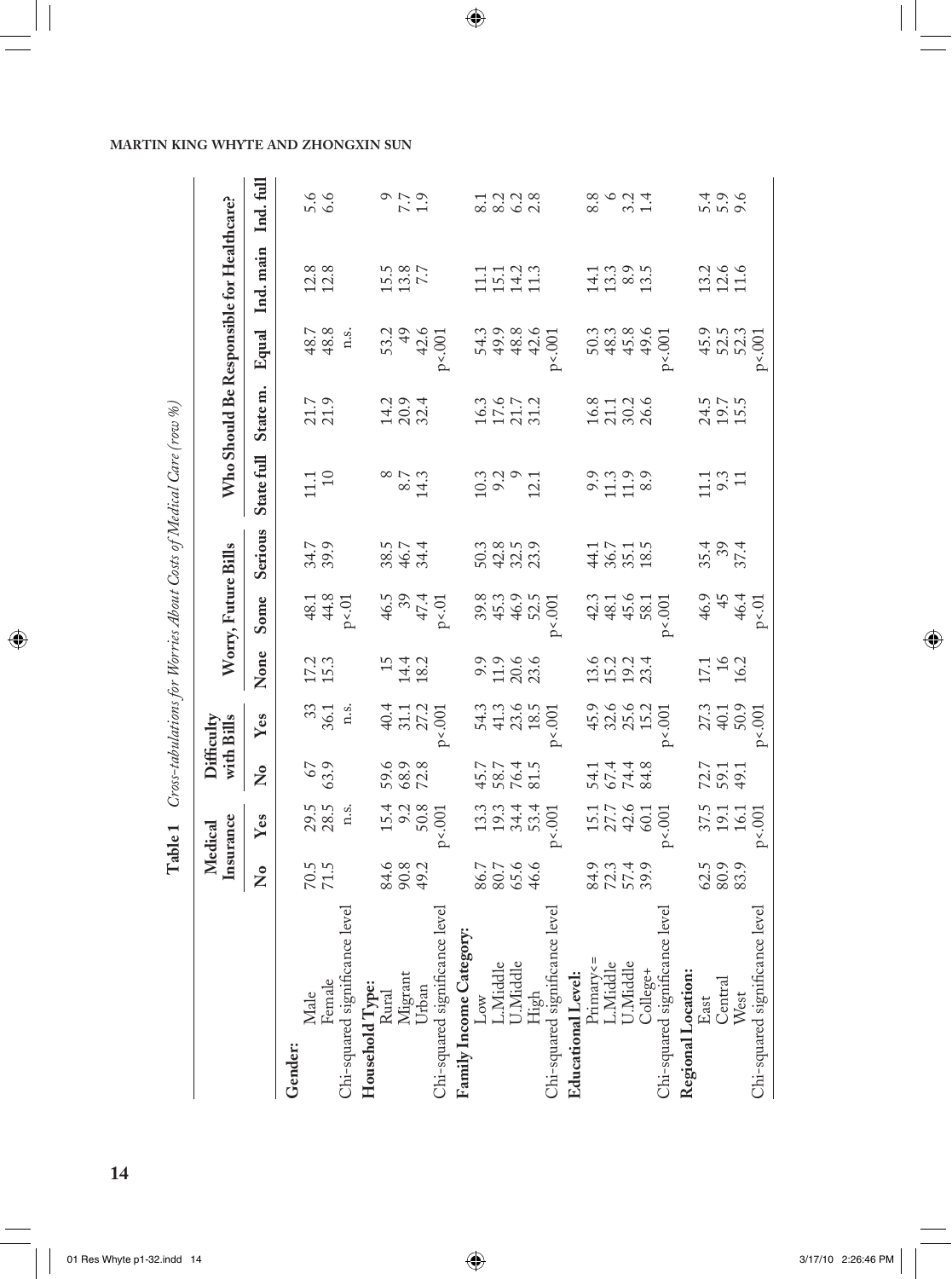| )<br>}                                                                           |   |
|----------------------------------------------------------------------------------|---|
|                                                                                  |   |
| $\sim$ / + $\ln$ / $\sim$ $\sim$ $\sim$                                          |   |
| i                                                                                |   |
|                                                                                  | ١ |
| $\frac{1}{2}$                                                                    |   |
|                                                                                  |   |
| ן<br>י                                                                           |   |
| c at Hoalth Faionte and Solt-rate<br>I a anno II Donna e<br>$\ddot{\phantom{0}}$ |   |
|                                                                                  |   |
| $5 - 11$ $0 + 4$ $0 + 0$<br>$-2sS-Labla u$                                       |   |
|                                                                                  |   |
| י<br>ג<br>Ç                                                                      |   |
| שטונטו<br>II<br>E                                                                |   |

 $\bigoplus$ 

 $\mathcal{U}$ 

|                                                                                    |                            | Serious<br>Illness?    |                       | Death in<br>Family?            |                   |                                                   |                                                                     | Self-rated Physical Health |                                   |                            |                                                               | Self-rated Emotional Distress    |                         |
|------------------------------------------------------------------------------------|----------------------------|------------------------|-----------------------|--------------------------------|-------------------|---------------------------------------------------|---------------------------------------------------------------------|----------------------------|-----------------------------------|----------------------------|---------------------------------------------------------------|----------------------------------|-------------------------|
|                                                                                    | $\mathsf{\Sigma}^\bullet$  | Yes                    | Σ°                    | Yes                            | V. poor           | Poor                                              | OK                                                                  | Good                       | $_{\rm good}$<br>$\triangleright$ | $_{Low}$                   | L. middle                                                     | middle<br>じ                      | High                    |
| Gender:                                                                            |                            |                        |                       |                                |                   |                                                   |                                                                     |                            |                                   |                            |                                                               |                                  |                         |
| Male                                                                               |                            |                        |                       |                                |                   |                                                   |                                                                     |                            |                                   |                            |                                                               |                                  |                         |
| Female<br>Chi-squared significance leve:                                           | 74.1                       | $\frac{24}{25.9}$ n.s. | 67.2                  | $32.4$<br>$32.4$<br>n.s.       | $\frac{1}{3}$ .3  | $9.7$<br>$12.7$                                   | 32<br>33.2<br>p<.001                                                | 33.4                       | $\frac{23}{16.5}$                 | 38.8<br>32.2               |                                                               | 22.2<br>31.1                     | 6.1                     |
|                                                                                    |                            |                        |                       |                                |                   |                                                   |                                                                     |                            |                                   |                            | $32.6$<br>$27.6$<br>$\times 001$                              |                                  |                         |
| Household Type:<br>Rural<br>Migrant<br>Urban<br>Chi-squared significance level     |                            |                        |                       |                                |                   |                                                   |                                                                     |                            |                                   |                            |                                                               |                                  |                         |
|                                                                                    |                            |                        |                       | 31.5<br>38.3<br>1.3.           |                   |                                                   | $28.5$<br>$32.7$<br>$38.2$<br>$38.2$                                |                            |                                   | 35.9<br>36.9<br>34.4       |                                                               |                                  |                         |
|                                                                                    | 73.8<br>79.6               | 26.2<br>20.4<br>n.s.   | 68.5<br>61.2<br>66.8  |                                | $\frac{1}{2}$ 0.9 | $\frac{25}{71}$                                   |                                                                     | 323<br>333                 | 21.7<br>15.7<br>15.7              |                            | 29.6<br>21.3<br>30.3<br>11.                                   | 26.4<br>24.6<br>27.7             |                         |
|                                                                                    |                            |                        |                       |                                |                   |                                                   |                                                                     |                            |                                   |                            |                                                               |                                  |                         |
|                                                                                    |                            |                        |                       |                                |                   |                                                   |                                                                     |                            |                                   |                            |                                                               |                                  |                         |
| Family Income Category:                                                            |                            |                        |                       |                                |                   |                                                   |                                                                     |                            |                                   |                            |                                                               |                                  |                         |
|                                                                                    |                            |                        |                       |                                |                   |                                                   |                                                                     |                            |                                   |                            |                                                               |                                  |                         |
| Low<br>L. Middle<br>U. Middle<br>Upper                                             | 67.9<br>527<br>679.9       | 223<br>2205<br>2207    | 64.9<br>67.2<br>67.14 | 35.1886<br>3238.6<br>1.88      |                   | $\frac{17}{2}$<br>$\frac{23}{6}$<br>$\frac{5}{3}$ | $37.3$<br>$37.3$<br>$37.3$<br>$30.5$<br>$\ddotsc$                   | 2333<br>2334               | 172314<br>17231<br>1925           | $35.6$<br>$35.3$<br>$42.3$ |                                                               | न न न न<br>2 सं न न<br>2 सं य सं | 1349.9<br>1349.9        |
|                                                                                    |                            |                        |                       |                                |                   |                                                   |                                                                     |                            |                                   |                            |                                                               |                                  |                         |
|                                                                                    |                            |                        |                       |                                |                   |                                                   |                                                                     |                            |                                   |                            |                                                               |                                  |                         |
| Chi-squared significance level                                                     |                            | $\ddot{\text{00}}$     |                       |                                |                   |                                                   |                                                                     |                            |                                   |                            | 28.3<br>31.6<br>29.3<br>29.3<br>201                           |                                  |                         |
| Educational Level:<br>Primary<=<br>Einary<=<br>L. Middle<br>U. Middle<br>College + |                            |                        |                       |                                |                   |                                                   |                                                                     |                            |                                   |                            |                                                               |                                  |                         |
|                                                                                    |                            |                        |                       |                                |                   |                                                   |                                                                     |                            |                                   |                            |                                                               |                                  |                         |
|                                                                                    | $69.5$<br>$76.9$<br>$78.8$ | 50.412.2019            | 55.3<br>57.3<br>70.5  | 347745<br>33535<br>3358        | 1.07              | $\frac{16.9}{7.8}$                                | $\begin{array}{c} 31.7 \\ 30.8 \\ 37.2 \\ 60 \\ \hline \end{array}$ | 5145<br>55458              | $15.8$<br>$24.3$<br>$21.3$        | 30.8<br>39.1<br>41.6       |                                                               | 29.45<br>24.57<br>23.2           | 0.1 0.1<br>1 0.1 0.1    |
|                                                                                    |                            |                        |                       |                                |                   |                                                   |                                                                     |                            |                                   |                            |                                                               |                                  |                         |
|                                                                                    |                            |                        |                       |                                |                   |                                                   |                                                                     |                            |                                   |                            |                                                               |                                  |                         |
| Chi-squared significance leve.                                                     |                            |                        |                       |                                |                   |                                                   |                                                                     |                            |                                   |                            | $\frac{29}{30.2}$<br>$\frac{30.2}{31.7}$<br>$\frac{17}{31.7}$ |                                  |                         |
| Regional Location:                                                                 |                            |                        |                       |                                |                   |                                                   |                                                                     |                            |                                   |                            |                                                               |                                  |                         |
| East                                                                               | 78.4<br>70.1<br>71.9       |                        |                       | 29.8<br>37.9<br>32.4<br>p<.001 |                   |                                                   |                                                                     | 33.5<br>36.7<br>30.4       | 21.9<br>11.7                      | $37.9$<br>$34.4$<br>$27$   | $29.8$<br>$28.7$<br>$34$<br>$34$<br>$p<0.01$                  | 26.3<br>26.3<br>31.2             |                         |
| Central                                                                            |                            |                        |                       |                                | ್ಲಿ ಬಿ ಬ<br>ರಂ    |                                                   |                                                                     |                            |                                   |                            |                                                               |                                  | $0.3$<br>$0.9$<br>$7.9$ |
| West                                                                               |                            | 21.6<br>29.9<br>28.1   | 70.2<br>62.1<br>67.6  |                                |                   | 9.3<br>2.3<br>13.3                                | $32.3$<br>$38.3$<br>$41.6$                                          |                            |                                   |                            |                                                               |                                  |                         |
| Chi-squared significance level                                                     |                            | p<0.001                |                       |                                |                   |                                                   | $\epsilon$ .001                                                     |                            |                                   |                            |                                                               |                                  |                         |
|                                                                                    |                            |                        |                       |                                |                   |                                                   |                                                                     |                            |                                   |                            |                                                               |                                  |                         |

**THE IMPACT OF CHINA'S MARKET REFORMS ON THE HEALTH OF CHINESE CITIZENS**

 $\bigoplus$ 

 $\bigoplus$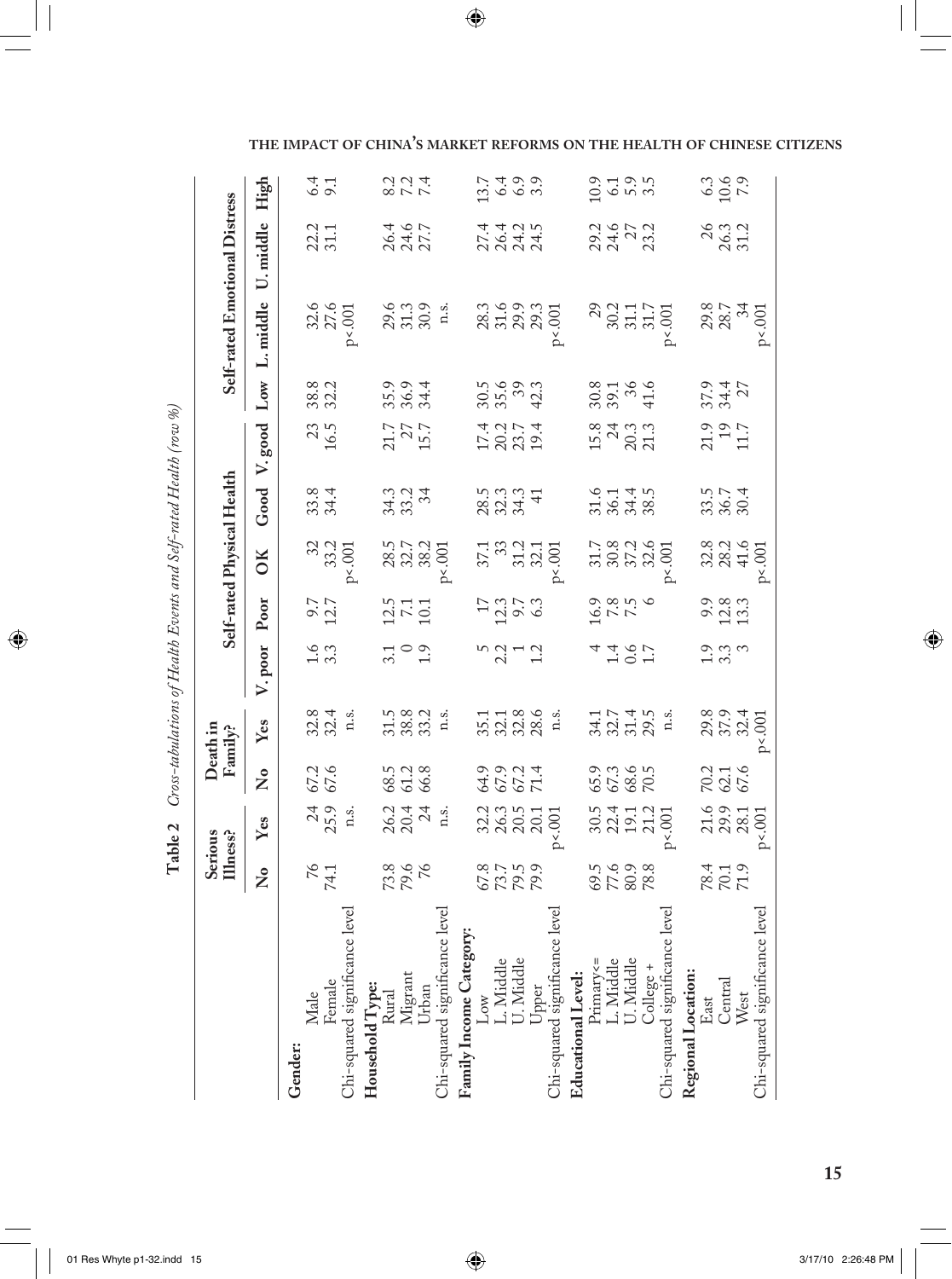When we turn to measures of past medical problems and present health status, the picture looks more complicated, as shown in Table 2. We do not find a consistent pattern of the social groups that lack medical insurance or have healthcare worries reporting worse health experiences and health status. The first pattern to note is that although male and female respondents do not differ significantly in terms of whether they had serious illnesses or deaths in their families within the past three years (see columns 1–4), we do find a pattern that is commonly reported in studies of health self-ratings in other countries — for women to be significantly more likely than men to report poor physical and emotional health.<sup>26</sup>

◈

Respondents with different household registration statuses do not differ significantly in terms of family incidence of serious illnesses and deaths (columns 1–4), nor do they differ significantly in terms of self-rated emotional distress symptoms (columns 10-13).<sup>27</sup> They do differ significantly in terms of self-rated physical health (columns 5–9), but not in the expected direction. Contrary to expectations, the proportion who rated their health as good or very good ranged from 60 per cent for migrants to 55 per cent for rural residents, to only 50 per cent for favoured urban residents. Perhaps the superior selfratings of migrants are explained at least in part by their generally younger ages (a possibility we will examine below), $28$  but even so, it is striking that the two rural-origin groups rate their health better than urbanites. This is the disparity that is at the centre of our second puzzle.

When examined in terms of other status measures — family income, respondent educational attainment and region of residence — there are fewer surprises. For these three status variables, we find the pattern found in other societies: of more reported serious family illnesses and deaths among those with low incomes, low education and residence away from the coast, although not all of these differences are statistically significant (and slightly more negative

 $\bigcirc$ 

See again Elo, "Social Class Differentials in Health and Mortality".

<sup>&</sup>lt;sup>27</sup> The emotional distress scale shown in Table 2 is a truncated, four-category version of a summary scale constructed from the eight items shown in the lower portion of Appendix Table B. See the discussion in note 29.

<sup>&</sup>lt;sup>28</sup> The better health self-assessments of migrants could also be attributable to what is called the "healthy migrant effect", with migrants tending to be healthier than those who remain behind in the villages as well as leaving the cities when they become ill or suffer injuries in order to recuperate in the countryside. See comments on this possible explanation later in this paper.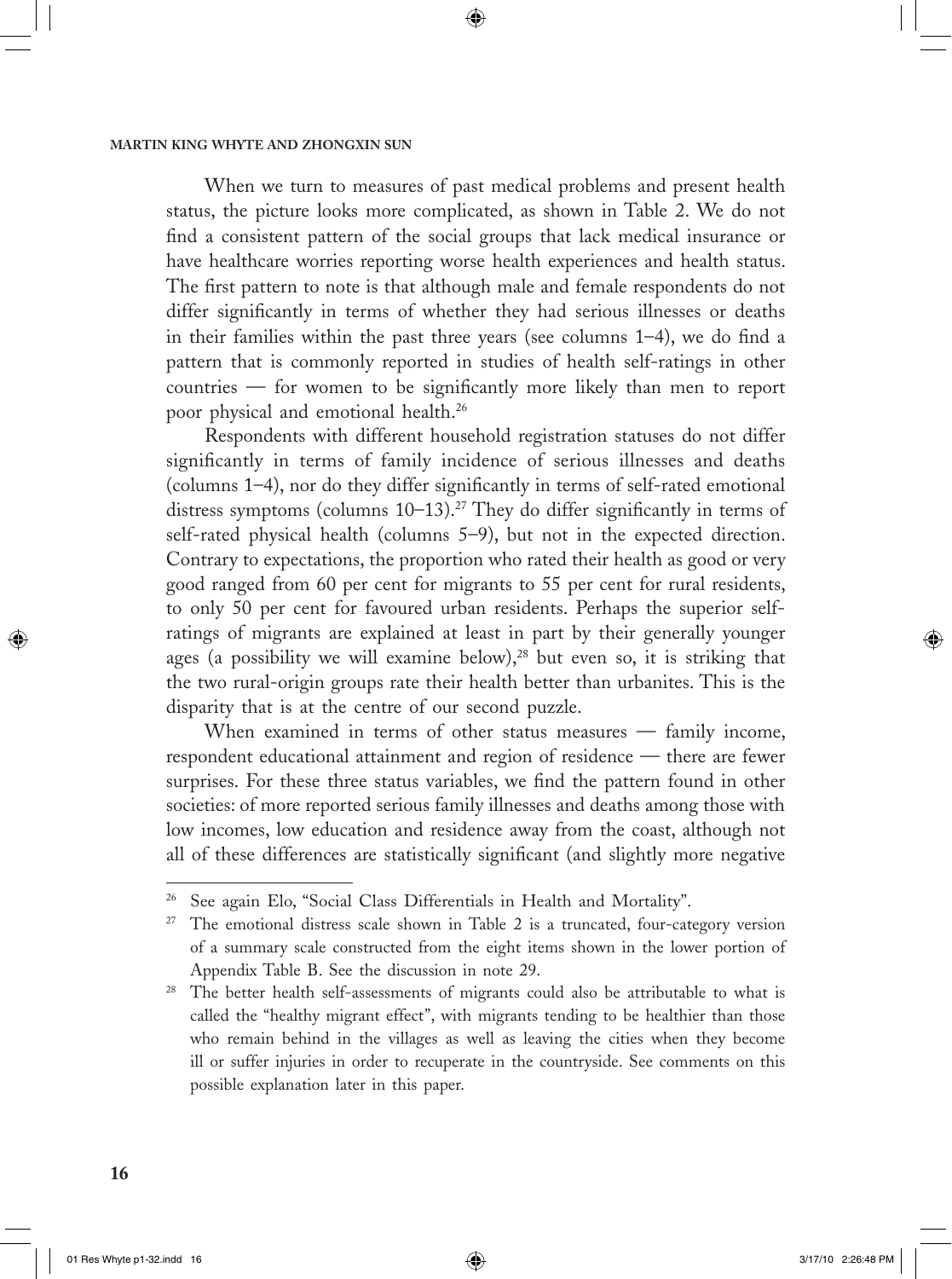family health experiences occurred within the last three years to residents of Central provinces than to residents of Western provinces). Self-rated physical health and emotional health are also generally better for respondents in high income families, with high levels of education, and for those who reside in Eastern provinces, although there are some departures from the expected linear and positive relationship between status and health. Specifically, upper middle school graduates have slightly worse self-ratings of physical and emotional health than either lower middle school graduates or those who attended college (see the fourth panel in Table 2, rows 2–4). Even for these social status measures, however, the disparities in health experiences and self-ratings between low and high status groups are narrower than the comparable disparities in medical insurance coverage by those same characteristics (compare Table 2 with columns 1 and 2 in Table 1).

◈

# *Correlation and Regression Analyses of Health Access and Health Status*

The complexities of the social background measures in Tables 1 and 2 need to be disentangled. Specifically, we need to know whether the lack of a significant difference in self-rated emotional health and the significantly better selfrated physical health of rural-origin groups are spurious results produced by the influence of other background characteristics of respondents. In order to answer this question, we turn to correlation and regression analyses of five of our survey-based health measures: whether the respondent has public medical insurance coverage, their self-rated physical health, their self-rated emotional distress level, their worries about paying for future medical bills, and their views on state versus individual responsibility for healthcare.<sup>29</sup>

⊕

<sup>&</sup>lt;sup>29</sup> Health insurance coverage is a dummy variable, with "yes = 1" and "no = 0". Strictly speaking, we should be performing logistic regression with a binary dependent variable, but we present here the ordinary least squares regression for comparability and because the results are much the same. Physical health self-rating is based on a five-point scale ranging from " $1 = \text{very poor" to "5 = very good" and is}$ treated as if it were an interval measure. The emotional distress scale is derived from the questions displayed in the lower panel of Appendix Table B. The two positive statements ("I feel fortunate"; "I feel life is very happy") were reversed, and then the eight items were summed to create the scale with a reliability of  $\alpha$  = .77. (Table 2 used a truncated version of this measure, with scores divided into four categories.) The measure of worries about paying for future medical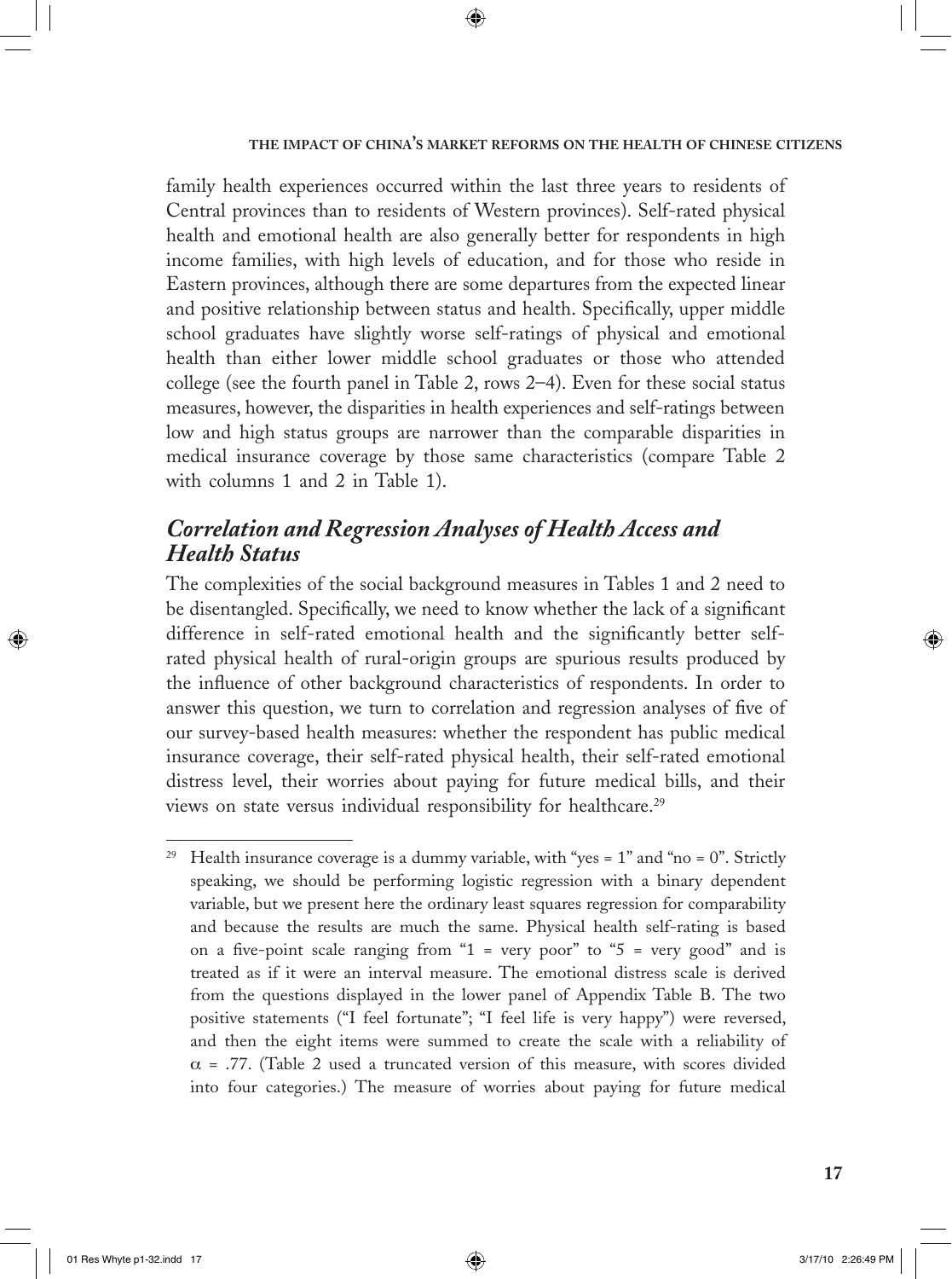To examine how these five health measures are related to background characteristics, we utilise a larger number of predictors than in Tables 1 and 2. As before, we distinguish three household registration categories: rural residents (rural), rural migrants residing in urban areas (migrant), and urban citizens (urban).30 We also employ a range of other objective background characteristics: gender (female = 1; male = 0), age, age-squared divided by 100 (to help us detect curvilinear associations with age), number of years of schooling, marital status (married = 1; otherwise = 0), ethnicity (Han = 1; otherwise = 0), the log of the respondent's reported total family income in the previous year, membership in the Chinese Communist Party (CCP; yes = 1; no = 0), past or present work in a state-owned enterprise (SOE; yes = 1; no = 0) and whether the respondent has public medical insurance coverage (yes = 1; no = 0). Two geographic location measures are also used: regions as defined by China's National Statistics Bureau (Eastern, Central, or Western provinces)<sup>31</sup> and an index of the relative impact of market reforms in the province in which the respondent resides.<sup>32</sup> Finally, as past research indicates that subjective measures of social status may have as much impact on health outcomes as objective ones, we include measures of the respondent's report on how their family was doing economically compared to five years earlier (ranging from  $1 =$  much worse to  $5 =$  much better) and of their current living standard relative to four different local reference groups (relatives, former

⊕

↔

bills was based on the single question shown in the next to last row of Appendix Table A, but in reverse order, ranging from " $1 =$  no worries at all" to " $3 =$  serious worries", and again this is treated as if it were an interval scale. Finally, the state versus individual responsibility for healthcare is the item shown in the final row of Appendix Table A, ranging from "1 = state fully" to "5 = individual fully", and again treated as if it were an interval scale.

<sup>&</sup>lt;sup>30</sup> In statistical analyses, three dummy variables are used, and in regression analyses, urban is the omitted reference category.

<sup>&</sup>lt;sup>31</sup> As with household type, these regions are used to construct dummy variables, and in regression analyses, the East region is the omitted reference category.

<sup>&</sup>lt;sup>32</sup> The marketisation index is derived from a Chinese study which ranked all of China's provinces in terms of 23 distinct aspects of market reform implementation and impact, each ranging from 0 to 10, with our index a mean of these separate aspects, ranging from 3.61 for Guizhou to 9.74 for Guangdong. See Fan Gang and Wang Xiaolu, *Zhongguo shichanghua zhishu — Gediqu shichanghua xiangdui jincheng 2004 niandu baogao* (*Marketization Indexes for China: Report on Relative Progress Toward Marketization in Various Localities in 2004*) (Beijing: Economic Science Press, 2004).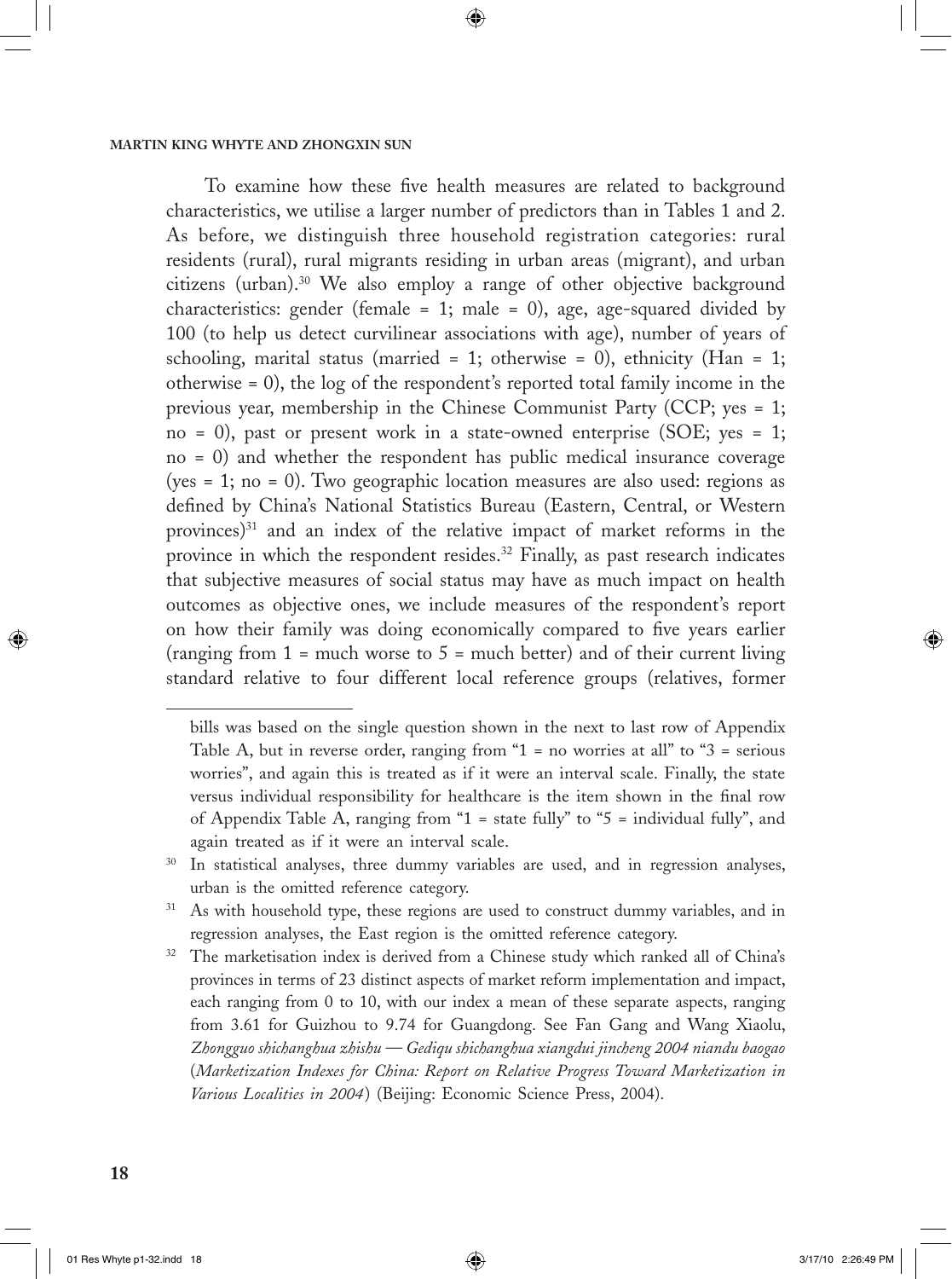|                                                                                                                                                                                                                                                                                    |                                                                                                                       | insurance?<br>Health                                                                                                   | Physical<br>health                                                                                    |                                                                                                                   |                                                                                                                                 | Emotional<br>distress                                                                                    | Medical bill<br>WOITY                                                                                                                      |                                                                                        | healthcare<br>Resp. for                                                                                                             |                                                                           |
|------------------------------------------------------------------------------------------------------------------------------------------------------------------------------------------------------------------------------------------------------------------------------------|-----------------------------------------------------------------------------------------------------------------------|------------------------------------------------------------------------------------------------------------------------|-------------------------------------------------------------------------------------------------------|-------------------------------------------------------------------------------------------------------------------|---------------------------------------------------------------------------------------------------------------------------------|----------------------------------------------------------------------------------------------------------|--------------------------------------------------------------------------------------------------------------------------------------------|----------------------------------------------------------------------------------------|-------------------------------------------------------------------------------------------------------------------------------------|---------------------------------------------------------------------------|
|                                                                                                                                                                                                                                                                                    | H                                                                                                                     | $\spadesuit$                                                                                                           | ۳                                                                                                     | $\circ$                                                                                                           | Ħ                                                                                                                               | $\circ$                                                                                                  | Ħ                                                                                                                                          | $\circ$                                                                                | ۳                                                                                                                                   | $\circ$                                                                   |
| Household type:<br>migrant<br>urban<br>rural                                                                                                                                                                                                                                       | $-.11***$<br>$-33***$<br>$.39***$                                                                                     | $-16***$<br>$-18***$<br>n.a.                                                                                           | $.02$ ###<br>$.05**$                                                                                  | $14*$<br>$.06***$<br>n.a.                                                                                         | $-0.2$<br>03<br>$-0.1$                                                                                                          | $-.13***$<br>$-0.4*$<br>n.a.                                                                             | $-06***$<br>$.04*$<br>$+50.$                                                                                                               | $-0.8$ **<br>n.a.<br>$\overline{0}$                                                    | $.24***$<br>$-.25***$<br>$\overline{0}$                                                                                             | $.23***$<br>$.08***$<br>n.a.                                              |
| Other objective social status:<br>log family income<br>CCP member<br>SOE ties (present or past)<br>has health insurance<br>age<br>age-squared/100<br>years of schooling<br>Han ethnicity<br>married<br>female                                                                      | $.32***$<br>$.11***$<br>$.32***$<br>$.21***$<br>$.08***$<br>$.08***$<br>$.36***$<br>$05***$<br>n.a.<br>$\overline{C}$ | $.09***$<br>$10^{***}$<br>$.20***$<br>$.15***$<br>$.05***$<br>$+24$<br>n.a.<br>$\overline{0}$<br>$\Xi$<br>$\ddot{0}$ . | $-26***$<br>$.16***$<br>$.06$ **<br>$-25***$<br>$-0.09***$<br>$-0.06$ **<br>$06***$<br>$*$<br>$\odot$ | $40*3*10*$<br>$-08$ ***<br>$\ddot{z}$ $\ddot{z}$ $\ddot{z}$ $\ddot{z}$ $\ddot{z}$ $\ddot{z}$<br>$.04*$<br>$0.05*$ | $07***$<br>$-.11***$<br>$-.14***$<br>$-0.07***$<br>$-12***$<br>$07***$<br>$11***$<br>$-0.0$ <sup>**</sup><br>$-0.4*$<br>$-0.5*$ | $-41***$<br>$-.14***$<br>$-11***$<br>$.11***$<br>49**<br>$-0.5*$<br>$-0.5$<br>$-02$<br>$-0.2$<br>$-0.01$ | $-.22**$<br>$-11$<br>$.09***$<br>$-16***$<br>$.08***$<br>$-.05***$<br>$-.06**$<br>$.05***$<br>$\stackrel{*}{\leftrightarrow} 0.$<br>$-0.3$ | $-04$<br>$-15***$<br>$-01$<br>$-33**$<br>-33*<br>$-0.01$<br>$+50.$<br>$-0.00$<br>$\Xi$ | $-0.08***$<br>$-13***$<br>$-06***$<br>$-15***$<br>$-0.06***$<br>$-17***$<br>$-.05***$<br>$\ddot{\circ}$<br>$\overline{0}$<br>$-0.2$ |                                                                           |
| Geographic location:<br>marketisation<br>Central<br>West<br>East                                                                                                                                                                                                                   | $+5$<br>$14$ <sup>**</sup><br>$-11**$<br>$.15***$                                                                     | $1.4$ .<br>$-11^{\text{ns}}$<br>$-02$<br>$07$ <sup>ns</sup>                                                            | $.10***$<br>$-0.09***$<br>$05**$<br>$-50$ .                                                           | $-10ns$<br>n.a.<br>- 05<br>$-0.3$                                                                                 | $-0.05***$<br>$.06***$<br>03<br>$\Xi$                                                                                           | n.a.<br>12 $^{\rm ns}$<br>09 <sup>ns</sup><br>$\cdot 10^{\rm ns}$                                        | $.06***$<br>$\stackrel{*}{\leftrightarrow} 0$ .<br>$-0.2$                                                                                  | n.a.<br>$\overline{0}$<br>$\odot$<br>$\overline{0}$                                    | $-06***$<br>$.05**$<br>$-0.06**$<br>$\ddot{\circ}$                                                                                  | $-06$ <sup>ns</sup><br>$-0.07$ <sup>ns</sup><br>$-11^{\text{ns}}$<br>n.a. |
| 5 year standard of living trend<br>relative social status<br>Subjective status:                                                                                                                                                                                                    | n.a<br>n.a.                                                                                                           | n.a.<br>n.a.                                                                                                           | $.21***$<br>$.23***$                                                                                  | $.11***$<br>$.15***$                                                                                              | $-22***$<br>$-24***$                                                                                                            | $-13***$<br>$-16***$                                                                                     | $-19***$<br>$-28***$                                                                                                                       | $-0.09***$<br>$-18***$                                                                 | $-0.01$<br>$\odot$                                                                                                                  | $\stackrel{*}{\leftrightarrow}$<br>$+50.$                                 |
| R-squared:                                                                                                                                                                                                                                                                         |                                                                                                                       | 29                                                                                                                     |                                                                                                       | $\overline{17}$                                                                                                   |                                                                                                                                 | $\ddot{1}$                                                                                               |                                                                                                                                            | $\ddot{c}$                                                                             |                                                                                                                                     | $\overline{0}$                                                            |
| = p <.05; ** = p <.01; *** = p <.001; ns = regression coefficient no longer statistically significant after correction for case clustering (see note 34).<br>Note: 1 = bivariate correlation coefficient; $\beta$ = standardized OLS regression coefficient; n.a. = not applicable |                                                                                                                       |                                                                                                                        |                                                                                                       |                                                                                                                   |                                                                                                                                 |                                                                                                          |                                                                                                                                            |                                                                                        |                                                                                                                                     |                                                                           |

Table 3 Correlations and Regressions of Health Outcomes **Table 3** *Correlations and Regressions of Health Outcomes*

 $\bigoplus$ 

**THE IMPACT OF CHINA'S MARKET REFORMS ON THE HEALTH OF CHINESE CITIZENS**

 $\bigoplus$ 

01 Res Whyte p1-32.indd 19 3/17/10 2:26:50 PM

**19**

 $\bigoplus$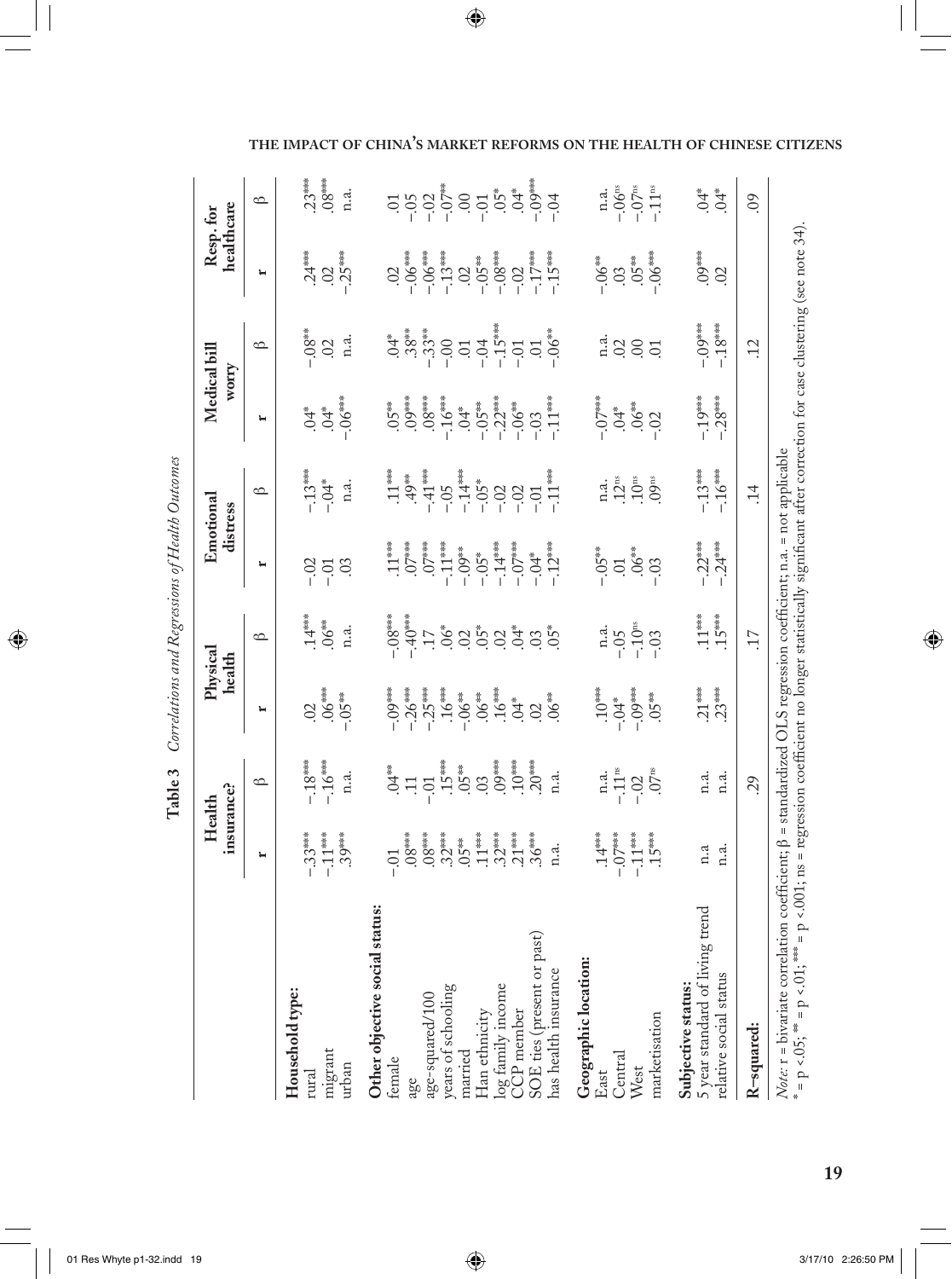schoolmates, workmates and neighbours, in each case ranging from 1 = much worse to  $5 =$  much better, and then averaged).<sup>33</sup>

⊕

Table 3 presents the results of our analyses of variations in our five health outcome measures. Note that for insurance coverage and physical health (columns 1–4), a high score indicates positive health, while for emotional distress and bill worries (columns 5–8), a high score indicates negative health. In columns 9–10, a positive coefficient indicates greater stress on individual responsibility for healthcare. We first display the bivariate correlation coefficients of these five measures with each background variable, before controlling for the influence of other predictors. Next, we display the corresponding standardised ordinary least squares (OLS) regression coefficients, a procedure that shows the net influence of each individual predictor while controlling statistically for the influence of all of the other predictors in the regression model.<sup>34</sup>

The first two columns in Table 3 show the influence of various background predictors on whether the respondent has public medical insurance coverage or not. The regression coefficients in column 2 yield few surprises. Compared with urban citizens, both villagers and migrants are significantly less likely to have coverage. Even when household types are controlled for, other indicators of social status are significantly associated with medical insurance coverage, with the well-educated, those with high family incomes, CCP members and

↔

<sup>&</sup>lt;sup>33</sup> Since we do not presume that these subjective status measures can influence whether the respondent has medical insurance coverage, they are omitted from the statistical models for the health insurance coverage measure.

<sup>&</sup>lt;sup>34</sup> Since technically only the emotional distress scale is an interval measure, while our other health measures are ordinal measures, we also computed the appropriate ordinal regression statistics (logistic or ordered logit) for those measures. Since the findings were virtually identical, for simplicity and comparability, we display only OLS regression results in Table 3. We display standardised, rather than un-standardised, regression coefficients because we are interested in examining the relative strength of different predictors, not in determining how much change in each health outcome measure is produced by a change of one unit in each predictor variable. For the geographic predictors (region and the marketisation scale), there is a clustering tendency in the survey, since all respondents interviewed in one sampling point have identical values on these variables, a tendency that violates the assumptions of OLS regression (by underestimating standard errors). We checked our results with multi-level statistical procedures, and "downgraded" in Table 3 those coefficients which were no longer statistically significant. The result of this correction was that none of the geographic predictors employed in the regressions retained conventional significance levels.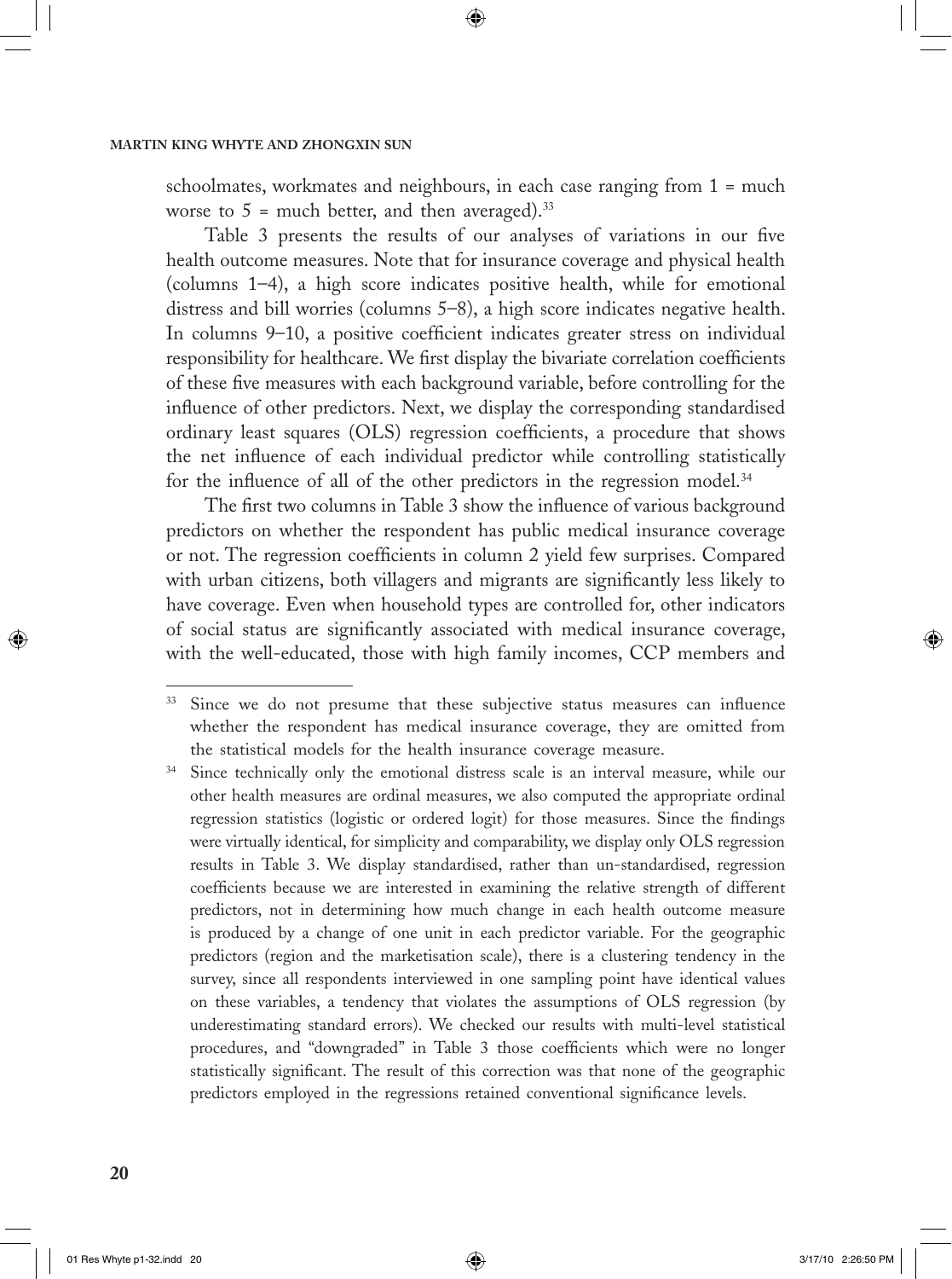those with ties to SOEs (and also females and married individuals) favoured in this respect. Taken together, the predictors we use in the regression model explain 29 per cent of the variation in who has medical insurance coverage. These results confirm the figures in Table  $1 -$  high status respondents were in 2004 likely to have medical insurance coverage, while their low status counterparts were not.

⊕

However, the results in the remainder of Table 3 reinforce the greater complexity we saw earlier. Turning first to the predictors of self-reported physical health (in columns 3 and 4), once we control for other variables via regression, we see several expected patterns — for those who are better educated, are Han, CCP members, have ties to SOEs and are covered by health insurance to report significantly better health than other respondents, while women report poorer health. In addition, we see strong associations with the two subjective status measures, with those who say their families are doing better than they were five years earlier and those who report higher status than others in their local reference groups rating their current physical health better.<sup>35</sup> However, other patterns are less expected. There is not a significant net association between family income and self-reported health once other measures are controlled for statistically, and there is some evidence of a curvilinear association with age, with the middle-aged rather than the elderly reporting the worst physical health.36

However, the most surprising patterns are in the first panel of Table 3, reflecting our second puzzle. The association between rural origins and positive self-reported physical health is not spurious, since even when we control for other background factors, both villagers and migrants rate their current physical health significantly better than do urban citizens.

Broadly speaking, we see similarly mixed patterns in models explaining variation in emotional distress scores (in columns 5 and 6). In contrast to physical health, years of education and CCP membership are not significant  $\bigoplus$ 

 $\Leftrightarrow$ 

As in other societies, there is no way to tell the dominant direction of causation in such associations between status and health. Does high status convey health benefits, or do the healthy achieve higher status in society?

<sup>&</sup>lt;sup>36</sup> The negative association between age and physical health in combination with the positive association with age-squared indicates a curvilinear relationship, although only the former coefficient is statistically significant. We also expect to find a positive association between being married and self-reported physical health, but the net association here is close to zero.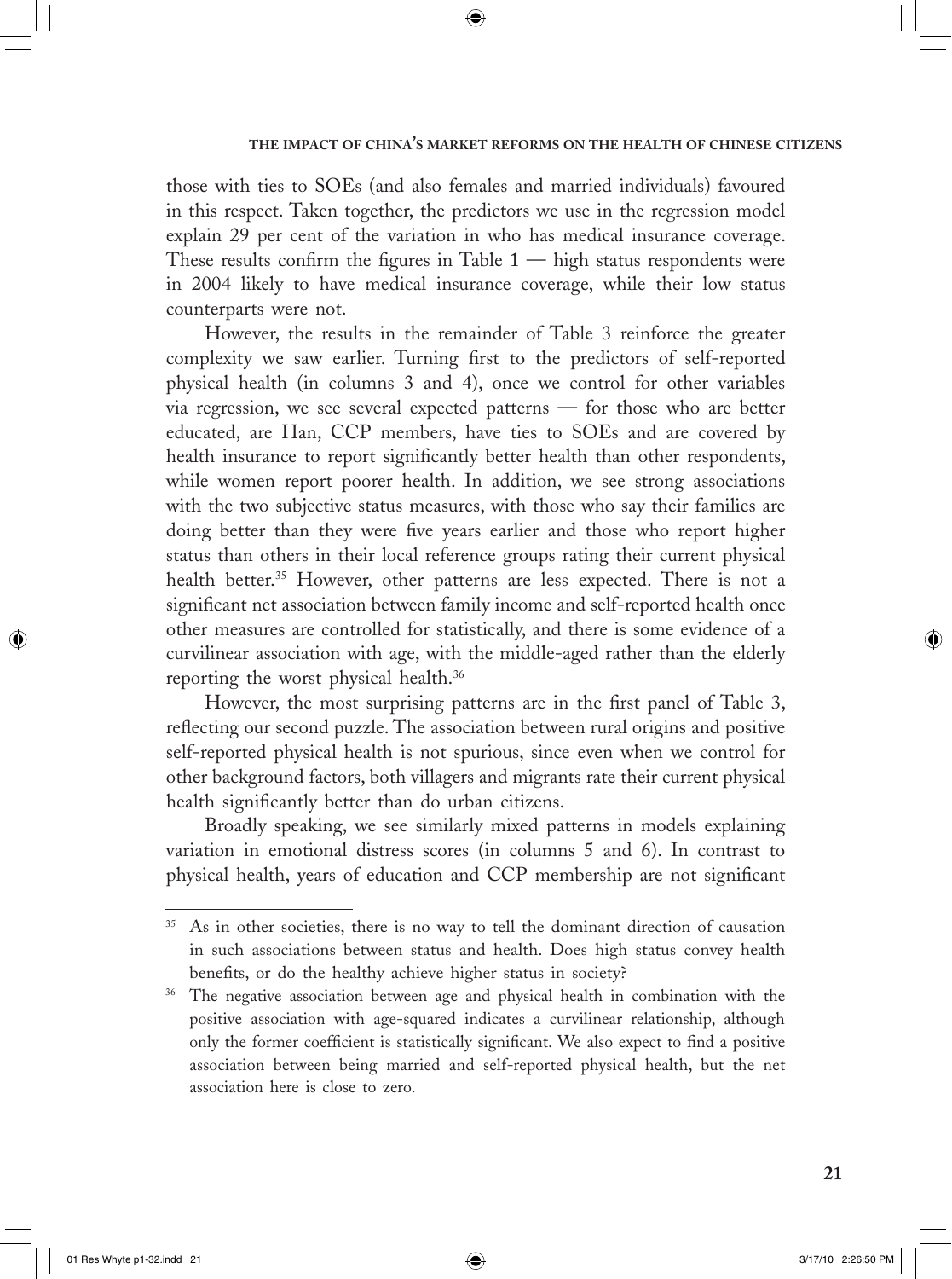predictors of levels of self-reported emotional health, but women are again more likely to report poor emotional health, while married people, ethnic Han and those who are covered by medical insurance are less likely to do so. Once again, subjective social status measures are strong predictors — those who feel their families are doing better than five years earlier and better than their peers are significantly less likely to report emotional problems. The curvilinear age pattern is even stronger for emotional than for physical health, with the middle aged most likely to report emotional problems.37

⊕

Once we control for other factors, both rural residents and migrants report significantly better emotional health than urban citizens. Note that in Table 2 and in the correlations in column 5 of Table 3, emotional distress scores do not differ significantly across household registration types. Once we control for other social background factors, however, a net tendency for rural-origin to be associated with significantly better emotional health appears. Thus, for both physical and emotional health, once we control for other social background predictors, villagers and migrants rate their health in 2004 better than do urban citizens.38

Our fourth health outcome measure, the level of worry about being able to pay for a future medical emergency, again displays both expected and unexpected patterns. As expected, people with high incomes and medical

 $\bigcirc$ 

<sup>&</sup>lt;sup>37</sup> Once again, family income, generally a strong predictor of health outcomes in other societies, is not a significant net predictor of the self-reported emotional health of China survey respondents.

<sup>&</sup>lt;sup>38</sup> We noted earlier that the "healthy migrant" effect might help explain migrants having better health status than urban citizens. See Therese Hesketh, Ye Xuejun, Li Lu and Wang Hongmei, "Health Status and Access to Health Care of Migrant Workers in China", *Public Health Reports* 123 (2008): 189–97. However, such a healthy migrant effect cannot explain why on both physical and emotional health measures, it is rural residents who give the most positive reports, net of other factors. Self-rated physical health and emotional distress measures are themselves strongly and negatively correlated  $(r = -0.41***)$ . We know from research elsewhere that emotional distress can have a negative effect on physical health and that physical health problems can cause emotional distress. We do not include emotional distress in our regression model for physical health in Table 3, nor do we include physical health in our model for predicting emotional distress, since there are no sound reasons for deciding the causal direction in this reciprocal relationship.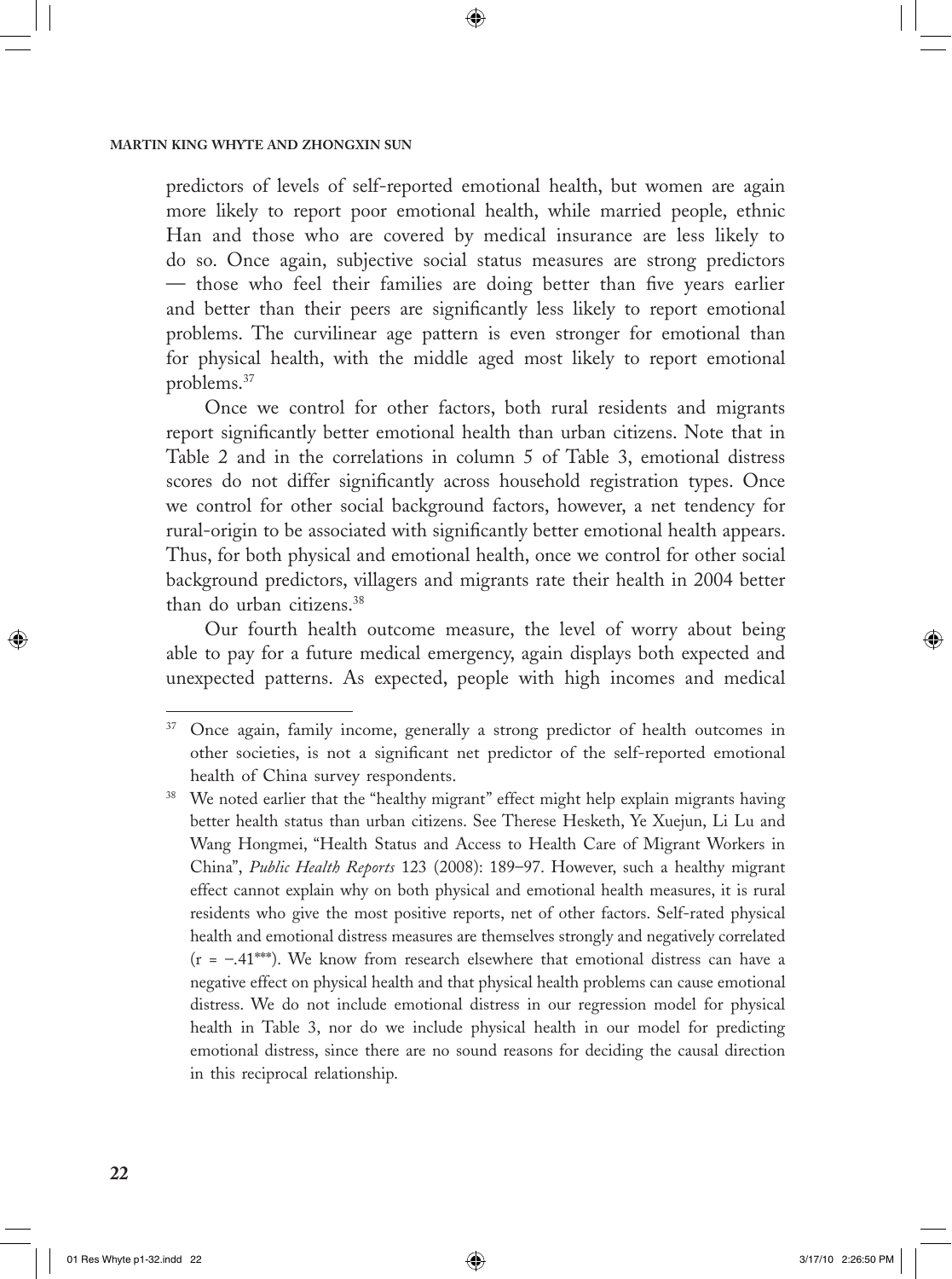insurance coverage are less worried about paying for future medical emergencies, as are people who feel that their families are doing better than five years earlier and better than their local peer groups, while women are slightly more likely to be worried on this score. And it is the middle aged rather than the elderly who are most worried about paying for future medical emergencies, net of other influences, repeating a pattern seen earlier.

⊕

Once again, it is the associations in the first panel of Table 3 that are surprising. Net of other factors, villagers are significantly less likely than urban citizens to have anxieties about future medical expenses. Migrants do not differ significantly from urbanites on this question, but even this null finding is surprising. In sum, not only in regard to self-rated physical and emotional health, but also in regard to anxieties about future medical bills, China's ruralorigin citizens give more positive responses than we would expect them to, given both the comparative evidence on status differentials in health in other societies and the diverging trends in incomes and health insurance coverage in China after market reforms.

The final health-related measure in Table 3 concerns who should have the major responsibility for healthcare, the government versus individuals and families (see columns 9–10). One might assume that disadvantaged groups would advocate government provision of healthcare, while their higher status fellow citizens would be more willing to take individual responsibility for medical bills. However, the patterns in Table 1 contradict this expectation, and the regression results in Table 3 reinforce this contradiction. To be sure, net of other factors, those with high incomes, CCP members and those who feel they are doing better than five years earlier and better as well than their peers tend to favour individual responsibility for healthcare. However, most striking is the fact that both villagers and migrants are significantly more likely than urban citizens to favour individual responsibility for healthcare. Furthermore, the net effect of being highly educated or having ties to a state-owned enterprise is to favour government rather than individual responsibility for healthcare. These latter patterns suggest the lingering influence of a tendency for those who were favoured "supplicants to the socialist state" during the Mao era to prefer to rely on state largesse today, an explanation to which we return below.<sup>39</sup>

⊕

 $\bigcirc$ 

<sup>&</sup>lt;sup>39</sup> The phrase "supplicants to the socialist state" is adapted from Deborah Davis, "Urban Families: Supplicants to a Socialist State", in *Urban Families in the Post-Mao Era*, eds. D. Davis and S. Harrell (Berkeley: University of California Press, 1993).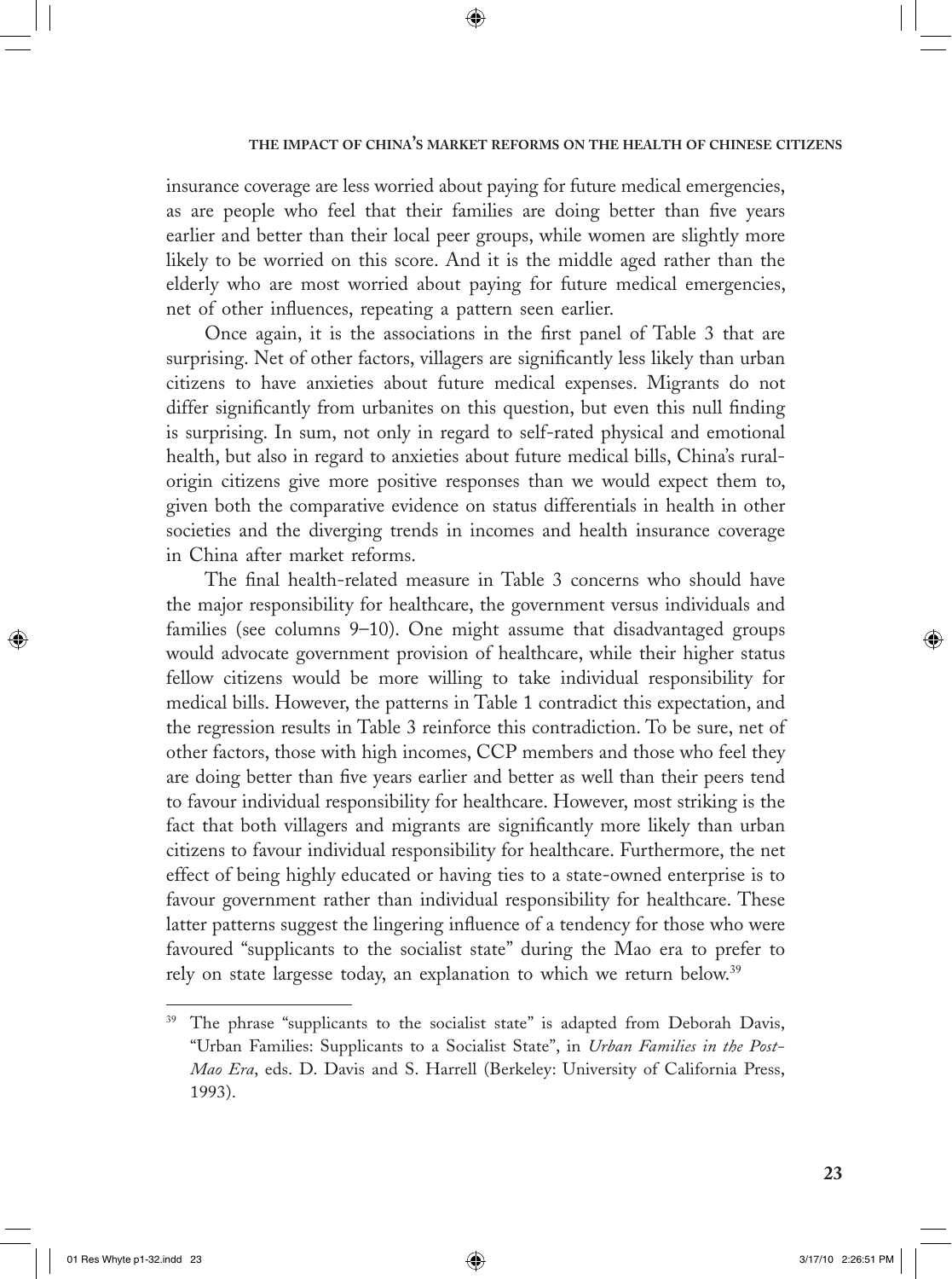# *Why Do China's Farmers and Migrants Report Better Current Health Status?*

◈

How can we explain this unexpected pattern of villagers and migrants reporting better physical and emotional health than urban citizens? Is China an exception to the worldwide tendency for high status groups to be healthier than low status groups? Not really. For other status variables except household type, we see many positive associations between status and health in Table 3. We also have abundant outside evidence that the health profile of rural Chinese is inferior to urban Chinese. For example, life expectancy estimates are higher in all periods for urban Chinese, and infant and maternal mortality rates are higher in the countryside, as is the prevalence of tuberculosis and other infectious diseases.40 In the emotional realm, China has the dubious distinction of having substantially higher suicide rates in rural areas than urban areas.<sup>41</sup> How can we account for the fact that people of rural origin rate their health much more positively than their objective circumstances seem to warrant?

As with the first puzzle, our answer to this question must be somewhat speculative. We start by noting that our 2004 health measures are self-reported assessments and that we do not have blood or urine tests, physician exams or other objective indicators of health status. This feature does not mean that such self-reported data are misleading or invalid as measures of current health status. In fact, past studies in other societies indicate that the kind of survey-based self-assessments of current physical health such as those we employ here are very accurate predictors of future mortality, perhaps even better than more objective measures.<sup>42</sup> However, it nonetheless seems likely

 $\bigcirc$ 

<sup>40</sup> See Yip, "Disparities in Health Care and Health Status"; Zhongwei Zhao, "Income Inequality, Unequal Health Care Access, and Mortality in China", *Population and Development Review* 32 (2006): 461–83; United Nations Development Program, *Human Development Report China 2007/08: Access for All; Basic Public Services for 1.3 Billion People* (Beijing: China Translation and Publishing Corporation, 2008); and Zimmer *et al.*, "An Examination of Urban Versus Rural Mortality in China".

<sup>&</sup>lt;sup>41</sup> See the evidence presented in Phillips, et al., "Suicide Rates in China, 1995–99". However, a disproportionate number of China's rural suicides reflect the reaction of young women to severe family conflicts, so this rural-urban disparity may not be a good objective indicator of more general and less severe patterns of anxiety and stress of the sort tapped by our survey questions.

<sup>42</sup> See, for example, E. Idler and Y. Benyamini, "Self-rated Health and Mortality: A Review of Twenty-seven Community Studies", *Journal of Health and Social Behavior* 39 (1997):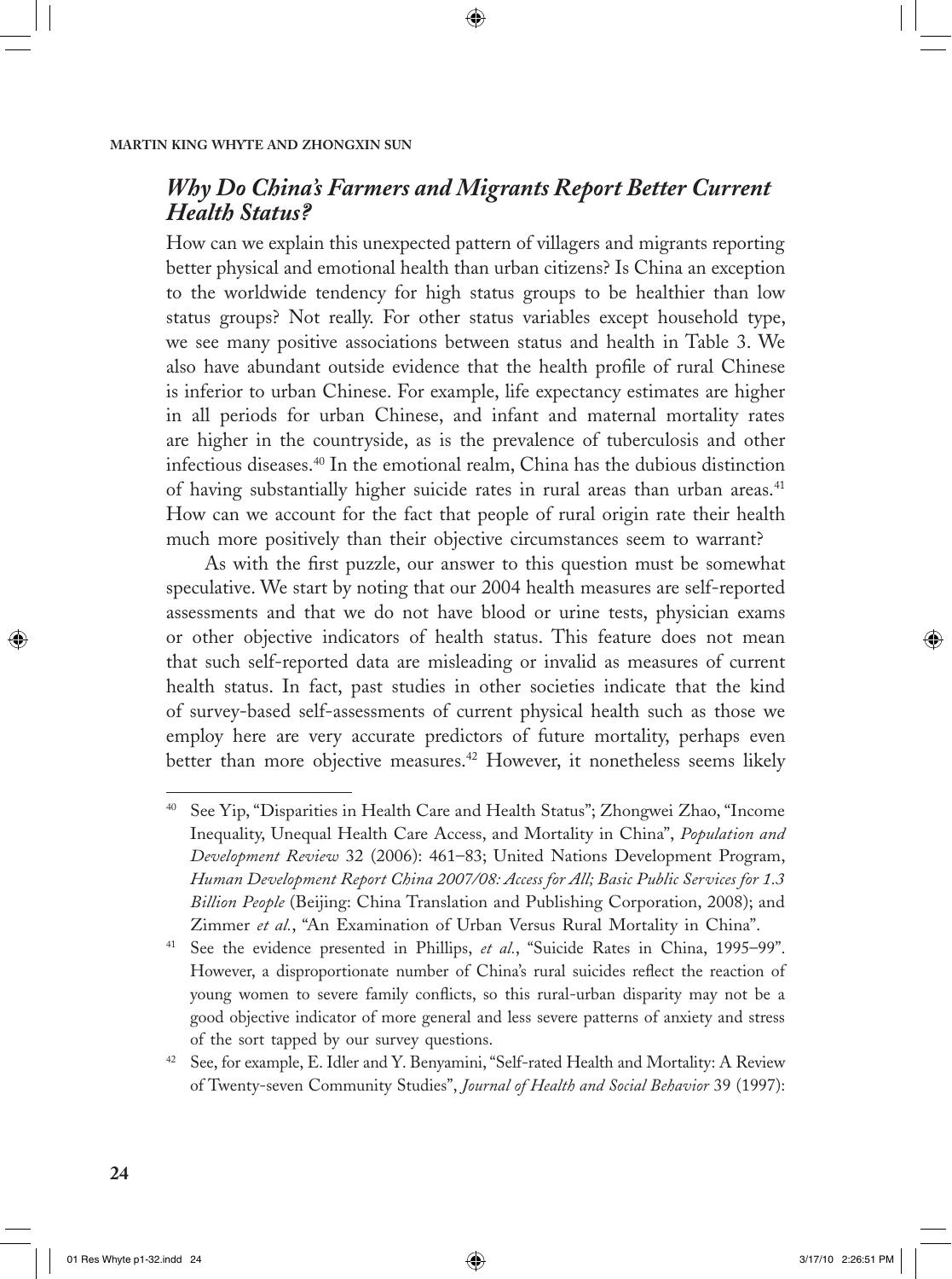that subjective influences play a large role in shaping survey responses about current health status.<sup>43</sup>

⊕

How do subjective influences help explain why in 2004 villagers and migrants reported better physical and emotional health than urban citizens?<sup>44</sup> It may in part be a matter of lower expectations of Chinese with rural roots, at least for self-assessed current physical health. They may be less likely than urbanites to view such things as headaches, chronically upset stomachs and toothaches as problems that require medical treatment. Rural-origin respondents are also less likely than urbanites to be aware of health problems they have. Since they are much less likely than urban citizens to have health insurance and to receive regular physical examinations, as well as less exposed to mass media stories about societal health risks and problems, they may be less aware of and concerned about their own health than they should be (for example, if they have high blood pressure, elevated cholesterol or an undetected tumour). In short, some combination of lower expectations and lower awareness of health problems may contribute to the higher scores of rural-origin respondents on self-rated physical health.<sup>45</sup>

⊕

 $\bigcirc$ 

 <sup>21–37.</sup> For China, one longitudinal study found that if a family member over the age of 50 was reported to be ill or had been sick during the prior four weeks, other things being equal, they were more than twice as likely as others to have died by the later waves of the survey. See again Zimmer *et al.*, "An Examination of Urban Versus Rural Mortality in China".

<sup>&</sup>lt;sup>43</sup> The associations between our survey health measures and gender, age and status compared with five years earlier and with peers all point to the role of subjective influences. In the case of age, the unexpected curvilinear trend, with the middle aged reporting the worst health and most health worries, may reflect the continuing impact of the disruptions of the Cultural Revolution (1966–76) on the lives and careers of those most affected (often referred to as China's "lost generation").

<sup>44</sup> It is worth noting that some objective differences in the typical situation of villagers and migrants versus urbanites should foster better health among the former groups, including higher levels of physical exercise, diets lower in fat, less exposure to air pollution and less prevalent obesity. However, these advantages are unlikely to overcome the impact of lower incomes and educational levels, poorer sanitary conditions and other factors that favour urbanites.

<sup>&</sup>lt;sup>45</sup> One recent China survey employed a more complex and concrete 16-item index of self-reported physical health (covering mobility, pain and discomfort, vision problems, energy and other domains) and also found in a regression analysis significantly lower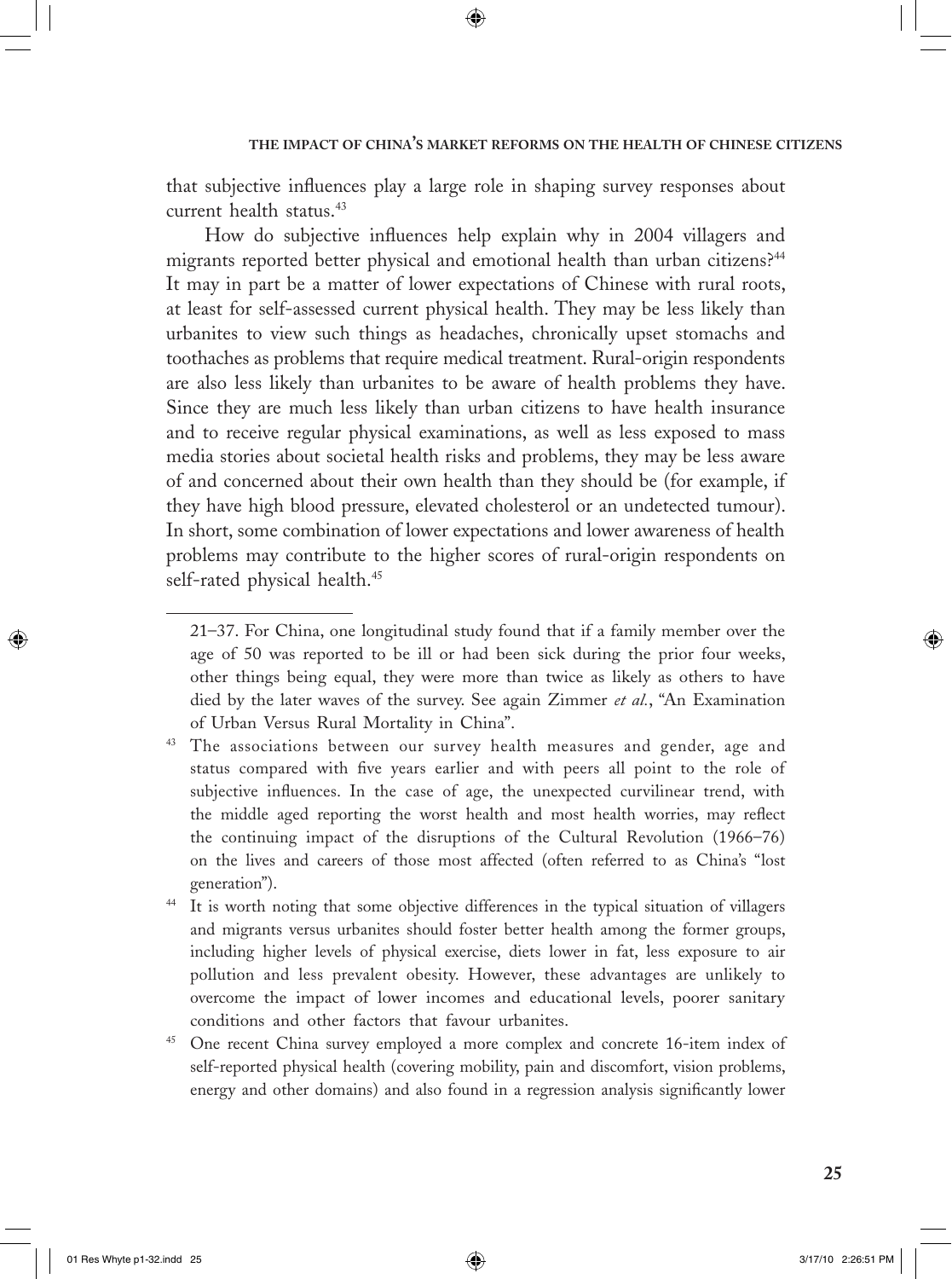However, these considerations do not apply so readily to the significantly lower regression coefficients of villagers and migrants on the emotional distress scale. It is not clear why different expectations and awareness should lead urbanites to be more predisposed than rural residents or migrants to feel or acknowledge worries about small things, having difficulty sleeping or the other emotional distress signals we inquired about.

⊕

In addition to differing expectations and awareness, it is worth considering the role of past personal and family experiences in shaping current assessments of both physical and emotional health. During the Mao era, rural residents were subjected to a form of subordination and systematic discrimination that was tantamount to "socialist serfdom". They were forbidden to migrate elsewhere in search of better opportunities, as Chinese villagers had done for centuries, and also forbidden to undertake extensive handicraft, construction, marketing or small business activities in order to improve their lot. Instead, they were required to participate in collectivised agriculture (mainly growing grain) while being deprived of the many subsidies and welfare benefits, not to mention state investment largesse, enjoyed by urban residents.<sup>46</sup> More rural than urban residents also have active memories of meagre diets during the Mao era, consisting largely of cereals, with little meat or fish, fresh fruits, tofu or peanuts, and family recollections as well of the mass famine deaths associated with Mao's failed Great Leap Forward campaign that racked the countryside 45 years prior to our survey. State policy fostered a network of low quality health providers by the end of the Mao era, but thereby also put

↔

↔

health scores for urban respondents than rural ones, a finding the authors of the study attributed to differential expectations. See Ajay Tandon, Juzhong Zhuang and Somnath Chatterji, "Inclusiveness of Economic Growth in the People's Republic of China: What Do Population Health Outcomes Tell Us?", *Asian Development Review* 23 (2006): 53–69. Another survey found that saying that an older family member was currently ill or had been sick within the past four weeks was significantly more common for urban than for rural respondents. See Zimmer, "An Examination of Urban Versus Rural Mortality".

<sup>&</sup>lt;sup>46</sup> As noted earlier, abundant literature documents the systematic discrimination against rural areas and residents during China's socialist era. See the overview presented in Whyte, ed., *One Country, Two Societies.* In the Mao era, strict controls over migration meant that the category of migrants essentially did not exist. In China today, in contrast, the number of migrants is variously estimated at anywhere from 130 to 200 million.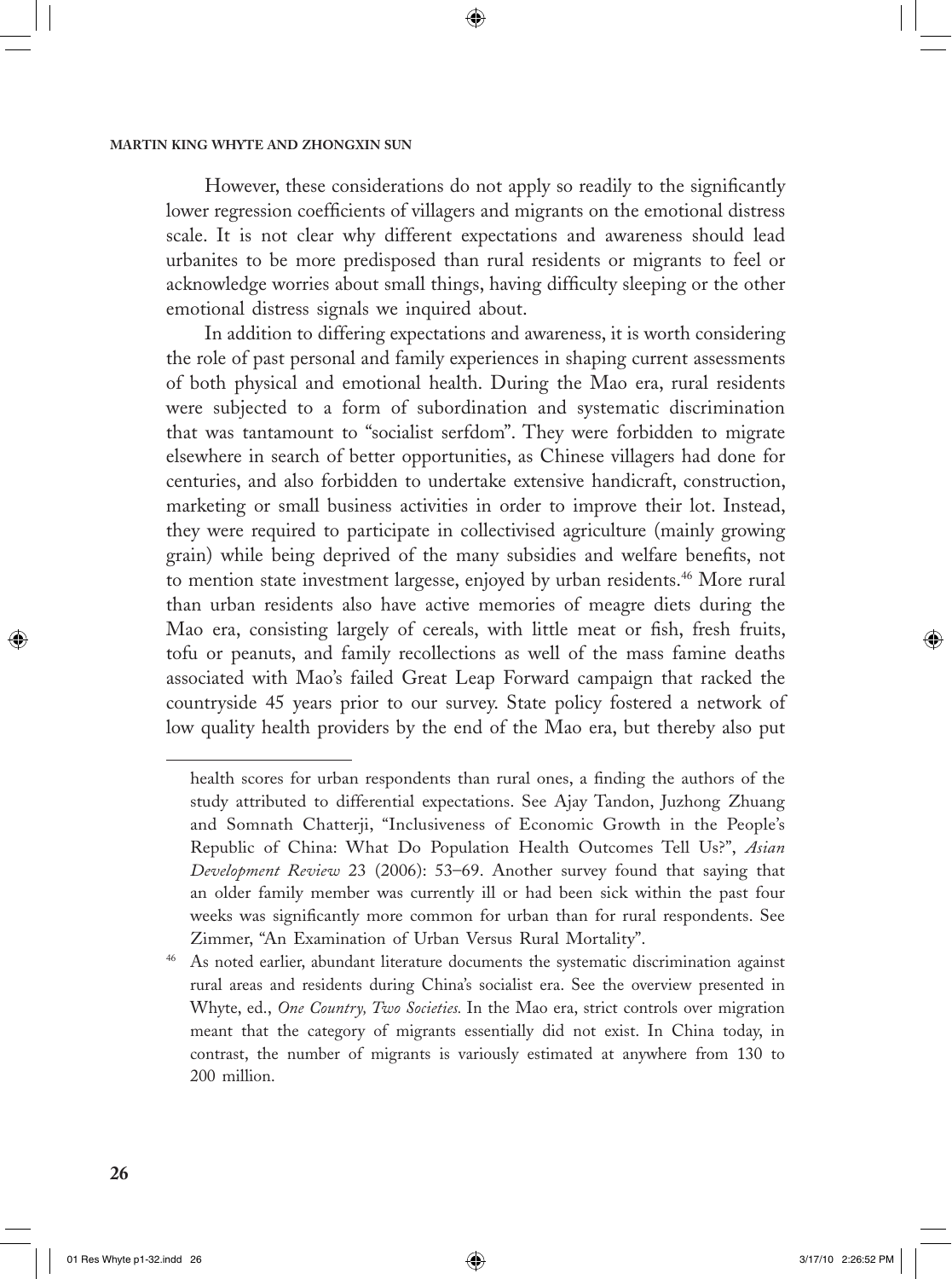the health needs of villagers at the mercy of the questionable judgements of these local people.

⊕

Given this historical context, the market reforms and other changes implemented in China after 1978 represent a form of "liberation" from socialist serfdom for those of rural origin. They can now partially or completely abandon farming in favour of rural factory work, commerce, construction or other trades, and they can leave the village entirely to seek opportunities in the city, although as migrants, they still remain second-class citizens compared to those with urban registrations. Their diet has improved considerably, as has their access to running water, improved sanitation facilities and urban hospitals. Given the suppressed standard of living and persistent hunger of rural residents during the Mao era, in some sense they had nowhere to go but up as a result of market reforms. Larger proportions of both rural residents (66.1 per cent) and migrants (76 per cent) reported that their families were doing better in 2004 than five years earlier, both figures surpassing the proportion of urban residents who reported improvement  $(59.1 \text{ per cent})$ .<sup>47</sup> In other words, even though a majority of respondents of all types reported improved standards of living and optimism about the future, rural residents and migrants were significantly more likely than urbanites to do so.

The less optimistic outlook of China's urbanites reflects the more complex consequences of market reforms in the cities. Although many urbanites have prospered during the reform era, and in fact the urban-rural gap in average incomes has widened in recent years, there is also a substantial minority of city dwellers who have lost out and continue to have their livelihoods threatened. In the socialist era the workings of employment and labour assignment institutions essentially eliminated unemployment, while urbanites benefited from the employment and benefit security that derived from the leadership's urban priorities. In the wake of the reforms, and particularly since the mid-1990s, as a result of the drive launched by then Premier Zhu Rongji to reform state enterprises by "smashing the iron rice bowl", substantial numbers of urban residents lost jobs, had their firms go out of business, saw their compensation and benefits slashed or suffered other setbacks leading to poverty.<sup>48</sup> Ways in which the post-1978 changes have posed increased threats to health in the

⊕

 $\bigcirc$ 

<sup>&</sup>lt;sup>47</sup> This question was used as the first subjective status variable in Table 3.

<sup>48</sup> See Azizur Khan and Carl Riskin, *Inequality and Poverty in China in the Age of Globalization* (New York: Oxford University Press, 2001).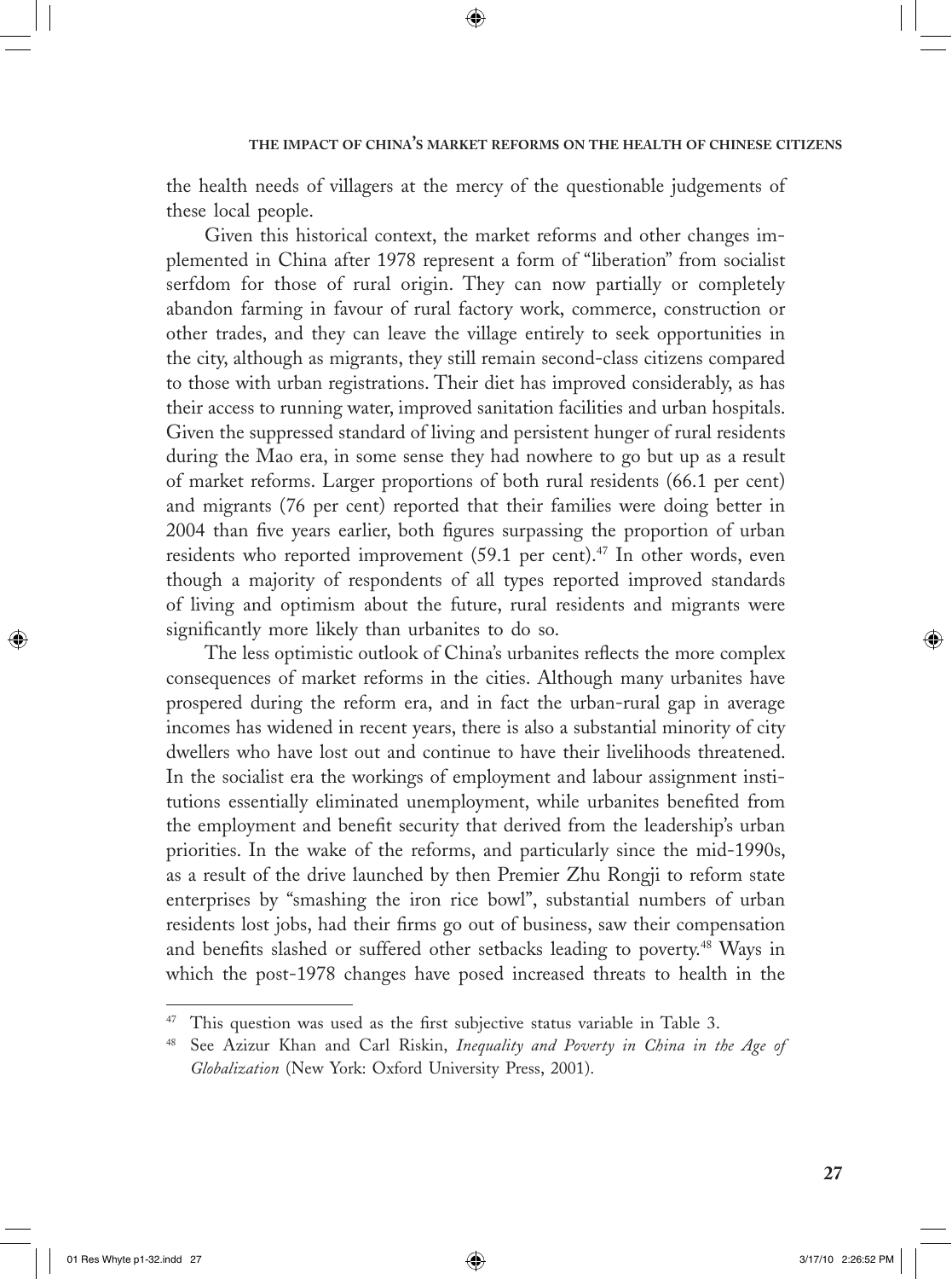form of rising obesity, increased air and water pollution, and new epidemic diseases (e.g., SARS, H1N1 flu) are also more likely to affect urban citizens than their rural-origin counterparts. Urbanites are also particularly affected by the current excess demand and overcrowding of city hospitals.

⊕

These contrasting recent experiences help explain a common pattern found in other results from the 2004 survey — for respondents with rural origins to have more positive views of market reforms than their counterparts of urban origin, more acceptance of current patterns of inequality, and more optimism about getting ahead in the future.<sup>49</sup> It seems likely that these contrasts in recent experiences are an additional influence that inclines rural residents and migrants to feel better than urbanites about their current physical health and to report fewer symptoms of emotional distress, despite their lower objective social and economic status. The influence of diverging personal experiences under socialism and since may also explain why, net of other factors, villagers are significantly less likely than urban citizens to be worried about paying future medical bills, while migrants are at least no more likely than the comparison group to have such worries (see columns 7–8 in Table 3), even though in terms of income and health insurance coverage, urbanites should have much less reason to worry.

We also noted a strong tendency for rural residents and migrants to be more accepting than urbanites of individual and family responsibility for healthcare, a difference likely rooted in the fact that under socialism, the government mostly provided subsidies and benefits to urbanites while imposing restrictions and controls on the rural population. China's rural citizens, even though they remain on average poorer than their urban counterparts, are more confident of their ability to benefit from market reforms and less inclined to rely on state largesse, and we presume that this confidence carries over to some extent into their optimism about securing needed medical care and better health. In sum, lower expectations and less awareness of health problems may partially explain the second puzzle of why more Chinese of rural origin, compared to urbanites, rate themselves healthy physically and emotionally. However, contrasts in the nature of life under socialism in the past and the differential consequences of market reforms also likely play a

 $\bigcirc$ 

<sup>49</sup> These findings are summarised in Whyte, *Myth of the Social Volcano*. See also Chunping Han, *Rural-Urban Cleavages in Perceptions of Inequality in Contemporary China*. Unpublished doctoral dissertation, Department of Sociology, Harvard University, 2009.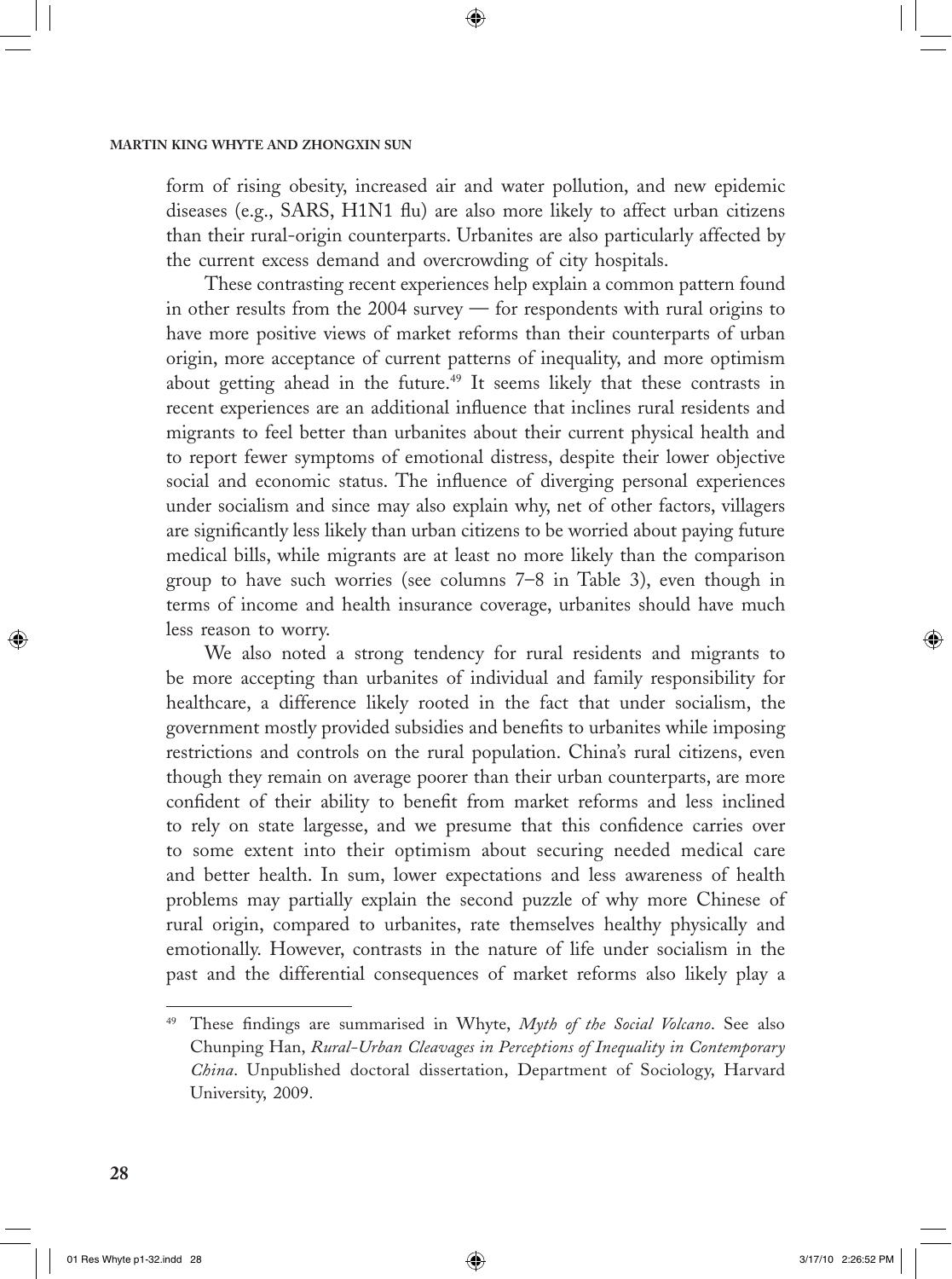powerful role in explaining why, on average, rural residents and migrants rate their current physical and emotional health so positively.

⊕

# **Conclusion**

China's post-1978 market reforms dismantled key features (such as nearuniversal basic medical insurance coverage) of what had been quite a successful healthcare system. Numerous critical voices have been raised since, within China and outside, condemning the altered healthcare system for not promoting or even undermining the health status of the population.

One recent analysis portrays the Chinese healthcare system in a state of crisis, with potentially dire consequences:

Gaps in health care are an important reason for growing anger in some rural districts toward the Chinese government, the Chinese Communist Party, and China's new, wealthy elite and are contributing to increasingly frequent local riots and disturbances in rural China. In a country where threats to established political authority (such as the communist revolution itself ) have sprung up for millennia from the grievances of an impoverished peasantry, the consequences of differentials between rural and urban health care carry profound political significance for the Chinese leadership.<sup>50</sup>

Although the Chinese healthcare system early in the new millennium faced (and will continue to face) very serious challenges and problems, our analyses suggest that such statements are excessively apocalyptic. Despite the threats to citizen health represented by the sharp reductions in medical insurance coverage, rising costs of medical care and unequal access, China has nonetheless made dramatic progress in improving the health of its population in the three decades since market reforms were launched.<sup>51</sup> By almost any indicator, the average

 $\bigoplus$ 

<sup>50</sup> Blumenthal and Hsiao, "Privatization and its Discontents", p. 1168.

<sup>51</sup> Some analysts contend that even if China's market reforms did not reverse the Maoera trend of improved life expectancy, they resulted in much slower improvement. See for example, Amartya Sen, "Life and Death in China: A Reply", *World Development* 9 (1992): 1305–12; Shaogang Wang, "China's Health System: From Crisis to Opportunity", *Yale-China Health Journal* 3 (2004): 5–49. However, an increase of roughly 14 years in life expectancy at birth over 30 years, between the mid-1970s and 2005 (see Banister's estimates in note 8) and the convergence with the rates of much richer countries such as Poland and Hungary shown in Figure 1, are substantial accomplishments. Furthermore, in any society the rate of improvement in life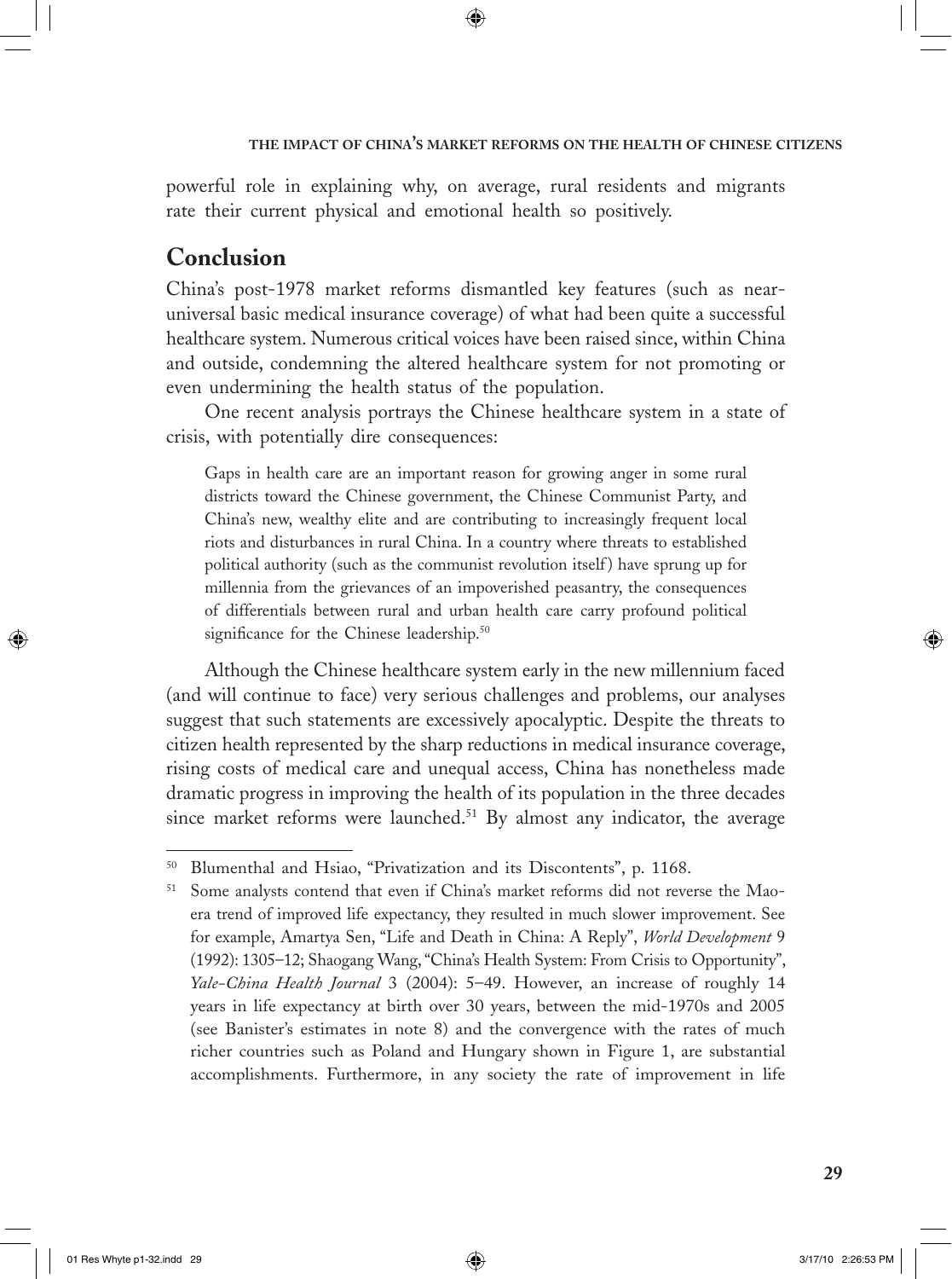Chinese is healthier today than at the end of the Mao era. The deterioration in life expectancy and other health indicators that occurred in Russia and many countries in Eastern Europe was avoided in China.

◈

Furthermore, this improvement in average health was not driven primarily by improvements in the health of the wealthy and successful. To a considerable extent, the improvements in health since 1978 have been broadly shared. To be sure, considerable gaps remain between the health status of China's urban and rural citizens, the wealthy and the poor, and residents of rich coastal provinces and poor inland locales. It turns out that China is not, after all, an exception to the worldwide pattern of advantaged citizens having better health than their less fortunate countrymen. Objective health indicator data from prior research show, in particular, that the average Chinese urban citizen is healthier than the average villager or urban migrant.<sup>52</sup> However, despite ominous warnings and claims to the contrary, the gains in the health of urban citizens have not come at the expense of their rural-origin fellow citizens, and by some measures (such as infant and maternal mortality rates), the urban-rural health gap has actually declined in recent years.<sup>53</sup>

Furthermore, the survey evidence in the latter part of this paper does not suggest growing anger in rural areas regarding health inequalities. As of 2004 at least, Chinese of rural origin, both villagers and urban migrants, had more positive views of their own health and about their ability to deal with medical costs than we would expect, and in many respects more positive views than their urban fellow citizens.<sup>54</sup> While the reasons for this surprising optimism

 $\bigcirc$ 

↔

expectancy slows once the leading causes of mortality become chronic rather than infectious diseases. See the discussion in Banister and Hill, "Mortality in China 1964–2000".

 $52$  See Yip, "Disparities in Health Care and Health Status"; Zhao, "Income Inequality, Unequal Health Care Access, and Mortality in China"; Zimmer *et al.*, "An Examination of Rural Versus Urban Mortality in China". Even for life expectancy at birth, where the urban-rural gap increased between 1990 and 2000 (from 3.5 to 5.5 years), the rural indicator has continued to improve from 67 years in 1982 to 69.2 years in 1990 and 70.6 years in 2000 (estimates courtesy of Cai Yong).

See the figures cited in Yip, "Disparities in Health Care and Health Status".

<sup>54</sup> Whyte is directing a follow-up national survey in China on these same issues in 2009, and the data from the new survey will be used to examine changes in attitudes towards healthcare and other issues since 2004.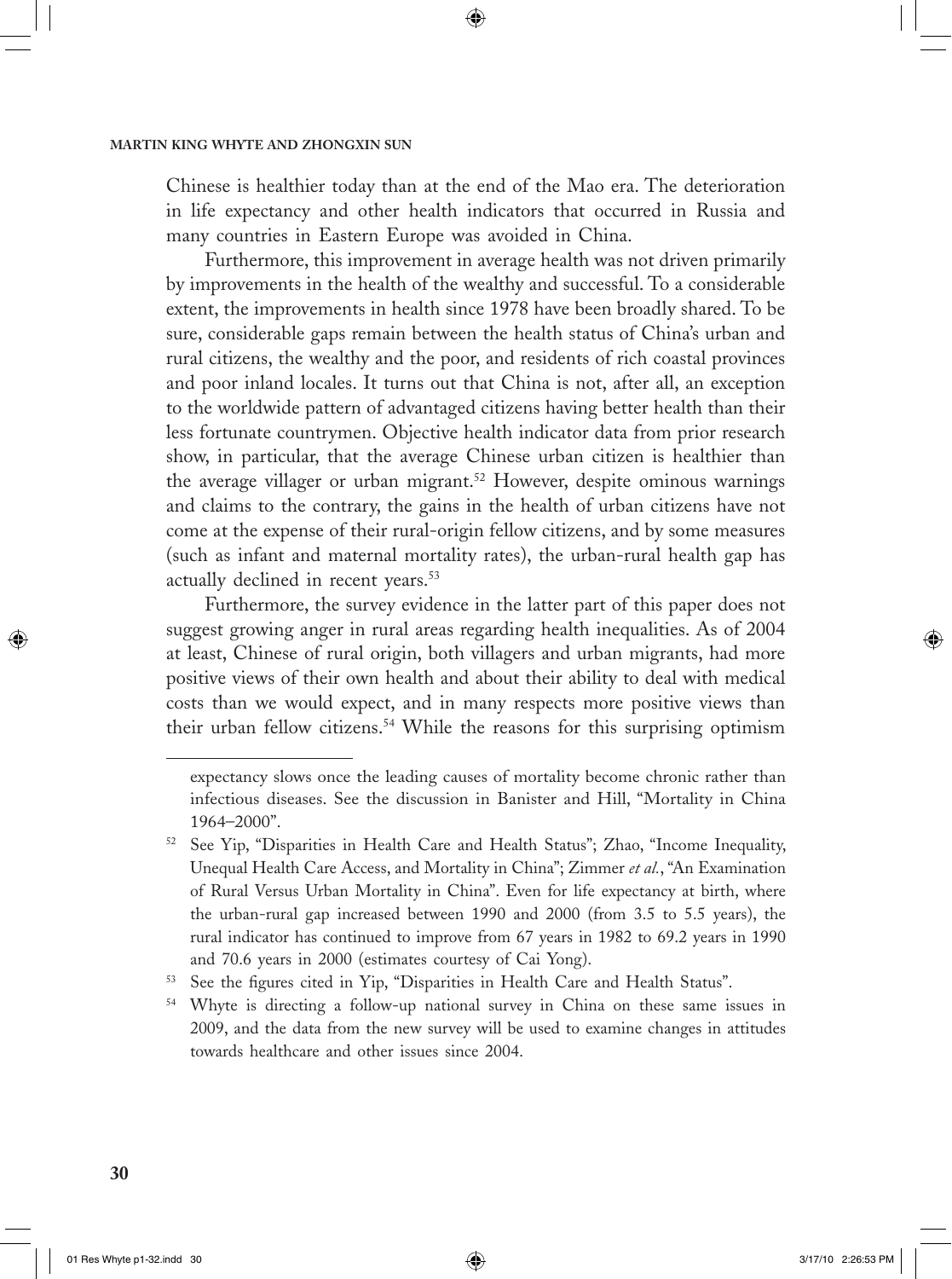are no doubt complex, we suggest that not only differing expectations and awareness, but also a subjective sense of greater improvements on average (compared to urbanites) in the lives and mobility opportunities of Chinese rural citizens, spills over and fuels a positive outlook about their current health and their ability to deal with medical problems and expenses. As a result, and despite their many objective disadvantages compared to urbanites, Chinese of rural origin are less critical and more positive about their health than we might expect.

⊕

Since 2003, China has mounted a multi-pronged effort to increase funding for healthcare, provide broader medical insurance coverage, remove barriers to healthcare access and thus reduce inequalities in healthcare access and health status, particularly between rural and urban citizens. We view these new initiatives as a long overdue effort to correct the problems that the post-1978 reforms created in the healthcare system. In China, it is still too common, unfortunately, for individuals to forgo medical treatment because they cannot afford it, leave an expensive hospital before they should and consequently die at home, or to be bankrupted by huge bills from surgery required by a family member. China's poor and disadvantaged (villagers and migrants included) are the ones most affected by these problems.

However, the evidence reviewed here suggests that both objective health indicators and the patterning of popular attitudes provide a more positive context for attacking health problems than much of the existing literature suggests. Despite the common complaint that seeking medical treatment is difficult and expensive, this more positive context includes considerable confidence and optimism among Chinese citizens, and particularly among those of rural origin, about their health. These sentiments are driven mainly by the extraordinary economic development success China has experienced since 1978, a trend that produced major improvements in citizen health despite serious flaws in China's healthcare system. These sentiments may provide "breathing room" that will enable the new post-2003 healthcare initiatives time to take effect. If the pace of China's economic development can be sustained, particularly in ways that create improved opportunities for villagers and other disadvantaged groups, and if a comprehensive and effective network of medical care institutions can be created as a result of the post-2003 initiatives, then China's progress in improving the health of its 1.3 billion citizens will no longer appear so puzzling.

⊕

 $\bigcirc$